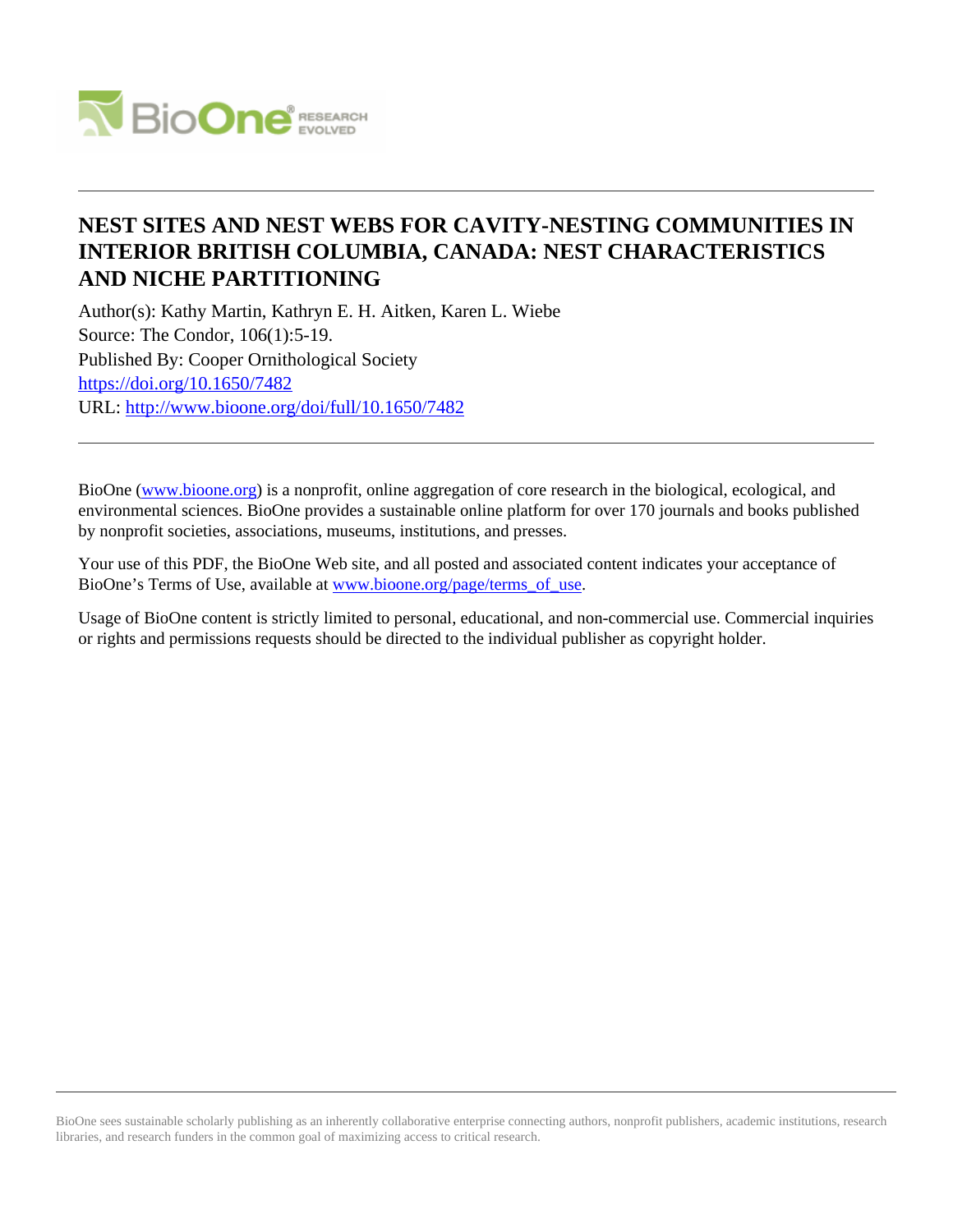## NEST SITES AND NEST WEBS FOR CAVITY-NESTING COMMUNITIES IN INTERIOR BRITISH COLUMBIA, CANADA: NEST CHARACTERISTICS AND NICHE PARTITIONING

KATHY MARTIN<sup>1,2,4</sup>, KATHRYN E. H. AITKEN<sup>1</sup> AND KAREN L. WIEBE<sup>3</sup>

*1Centre for Applied Conservation Research, Faculty of Forestry, University of British Columbia, 2424 Main Mall, Vancouver, BC V6T 1Z4, Canada 2Canadian Wildlife Service, 5421 Robertson Road, RR1, Delta, BC V4K 3N2, Canada*

*3Department of Biology, University of Saskatchewan, 112 Science Place, Saskatoon, SK S7N 5E2, Canada*

*Abstract.* The mixed forests of interior British Columbia, Canada, support a rich community of cavity nesters, accounting for about one-third of forest vertebrate species. For 20 cavity-nesting bird and six cavity-nesting mammal species, representing excavators and secondary cavity nesters, we measured nest-cavity and nest-tree characteristics over 8 years in Interior Douglas-fir (*Pseudotsuga menziesii*) forest ecosystems. There was overwhelming selection for quaking aspen (*Populus tremuloides*); 95% of 1692 cavity nests were in aspen, which comprised only 15% of trees available. The full range of live and dead trees were used, but we observed a strong preference for live trees with decay (45% of nests) or dead trees (45% of nests). A cluster analysis based on tree and cavity characteristics divided the community into five groups, including large- and medium-sized woodpeckers and a group comprised mostly of weak excavators. A fourth group included Northern Flickers (*Colaptes auratus*), the most abundant excavator, and the larger secondary cavity nesters. The final group contained the most aggressive and most abundant secondary cavity nesters. European Starling (*Sturnus vulgaris*), the most aggressive secondary cavity nester, occupied a narrower nest niche (in less-decayed trees with smaller entrances) relative to their size. Less-competitive excavators and secondary cavity nesters occupied wider nest niches in terms of tree decay class and cavity size. We constructed a nest web for community structure that showed most cavity resource use flowed up the community through aspen trees and cavities excavated by Northern Flickers. Thus, aspen was the critical nesting tree and Northern Flickers were the keystone excavators in this community.

*Key words: cavity-nesting vertebrates, community structure, keystone excavators, natural cavities, niche breadth, tree decay class.*

Sitios de Nidificación y Redes de Nidos en Comunidades que Nidifican en Cavidades en el Interior de British Columbia, Canadá: Características de los Nidos y Separación de Nichos

Resumen. Los bosques mixtos del interior de British Columbia, Canadá, albergan una rica comunidad de animales que nidifican en cavidades, los cuales representan aproximadamente un tercio de las especies de vertebrados de bosque. En este estudio medimos características de las cavidades y de los árboles de nidificación para 20 especies de aves y seis de mamı´feros que nidifican en cavidades (incluyendo especies excavadoras y las que utilizan cavidades secundariamente) a lo largo de ocho an˜os en ecosistemas de bosque interior de *Pseudotsuga menziesii*. Hubo una selección abrumadora de árboles de la especie *Populus tremuloides*; el 95% de 1692 cavidades de nidificación se encontraron en árboles de esta especie, la cual comprendía sólo el 15% de los árboles disponibles. Todo el espectro de árboles vivos y muertos fue utilizado, pero observamos una preferencia fuerte por árboles vivos con descomposicio´n (45% de los nidos) o a´rboles muertos (45% de los nidos). Un análisis de agrupamiento basado en características de los árboles y las cavidades dividió la comunidad en cinco grupos, incluyendo carpinteros de tamaño grande y mediano, y un grupo formado principalmente por excavadores débiles. Un cuarto grupo incluyó al carpintero *Colaptes auratus* (el excavador más abundante) y a las especies de mayor tamaño que nidifican en cavidades secundarias. El último grupo incluyó a las especies más abundantes y agresivas que nidifican en cavidades secundarias. El estornino *Sturnus vulgaris*, la especie más agresiva que nidifica en cavidades secundarias, ocupó un nicho más estrecho (árboles menos descompuestos con entradas más pequeñas) con relación a su tamaño. Los excavadores menos competitivos y los usuarios de cavidades secundarias ocuparon nichos de ni-

Manuscript received 5 February 2003; accepted 2 October 2003.

<sup>4</sup> E-mail: kmartin@interchange.ubc.ca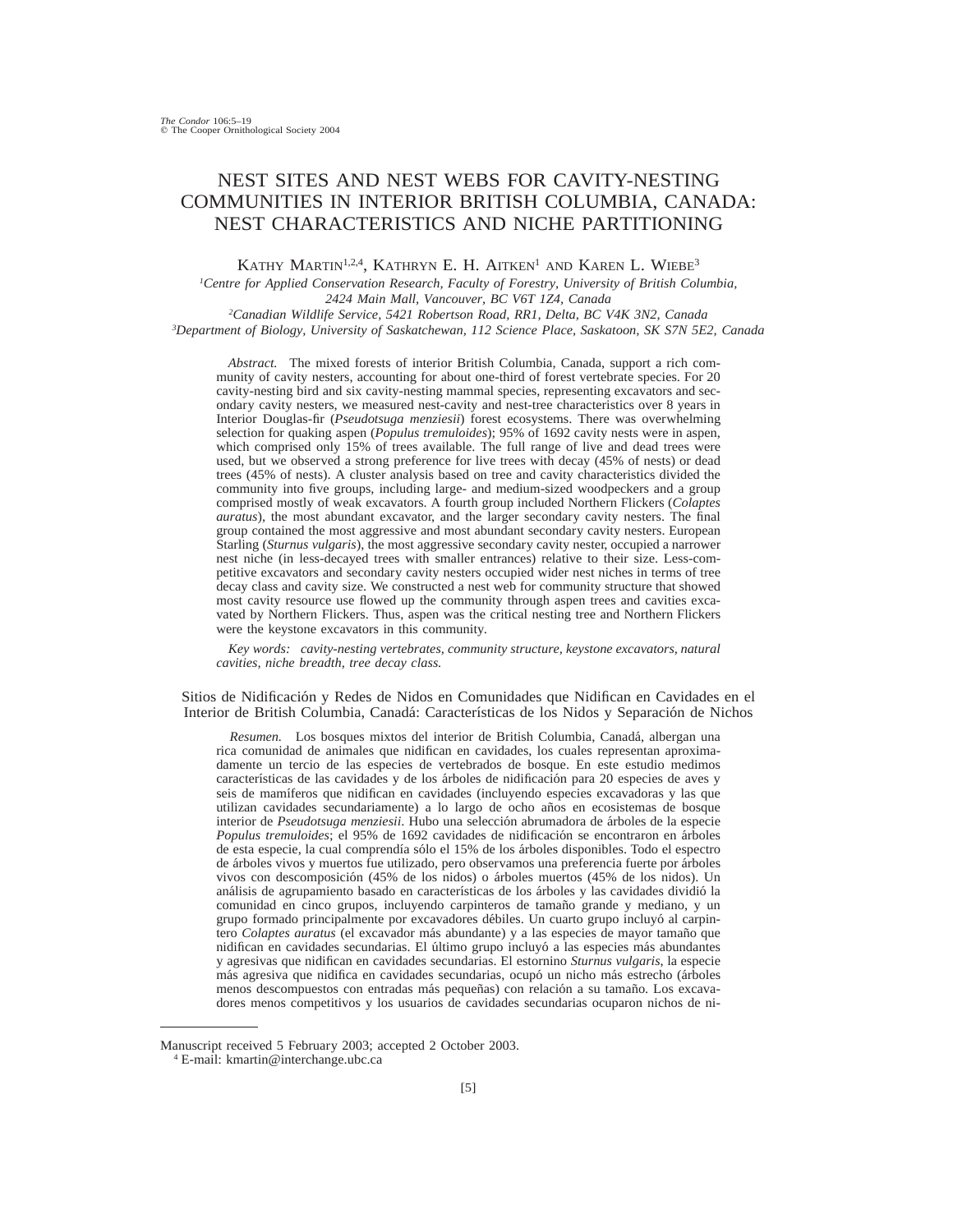dificación más amplios en términos de la categoría de descomposición de los árboles y el taman˜o de la cavidad. Construimos una red de nidos para estudiar la estructura de la comunidad, la cual mostró que la mayor parte del uso de las cavidades como recurso fluye en la comunidad a través de los árboles de *P. tremuloides* y las cavidades excavadas por *C*. *auratus*. Por lo tanto, *P. tremuloides* fue el a´rbol de nidificacio´n crı´tico y *C. auratus* fue la especie de excavador clave en esta comunidad.

## INTRODUCTION

Animals live in complex associations within their communities, with structure and function imposed by resource availability and by interand intraspecific interactions such as predation and competition (Krebs 1994). Keystone species are those that, relative to their abundance, exert disproportionate influence on the structure and function of their community (Paine 1969). Shelter-using communities, such as cavity-nesting vertebrates, may show a keystone species-driven pattern of community organization if one or a few key excavators influence species richness or abundance in the community (Martin and Eadie 1999). Thus, an excavator species may function as keystone or ecosystem architect, if it provides a critical resource in the community, such as cavities for obligate and facultative hole-nesting vertebrates.

Cavity-nesting vertebrates comprise a major component of many forest communities. About 25–30% of forest vertebrate species in the Pacific Northwest nest or roost in cavities, and most are obligate hole-nesters (Bunnell et al. 1999). Cavity-nesting species in forest ecosystems constitute a structured community that interacts through the creation of, and competition for, nest sites. Species may be classified into three guilds according to their mode of cavity acquisition. Woodpeckers, or primary cavity excavators, create holes in trees for nesting and roosting. Secondary cavity nesters, include a variety of passerines, ducks, birds of prey, and small mammals that require but cannot excavate cavities. Thus, they rely on those shelters created by excavators or a limited number of naturally occurring holes. A third guild, weak cavity excavators, may excavate their own cavities in decayed trees, use naturally occurring holes, or use cavities created by other species. The interdependence among the three groups with respect to the creation and use of nest-cavity resources has been termed a nest web (Martin and Eadie 1999). Analogous to food webs (Pimm 1980), some species depend partly or entirely on primary cavity excavators to produce a critical resource (cavities). Thus, cavity-nesting communities exhibit a hierarchical structure with potentially strong interdependencies among community members. These ecological dependencies may vary with habitat features such as forest type or tree condition.

Suitable nest cavities are essential for reproduction in most cavity-nesting species and may limit population size, especially in heavily managed landscapes (Scott 1979, Newton 1994, Holt and Martin 1997). This is especially true for secondary cavity nesters and weak excavators. For these groups, nest sites, and hence, breeding opportunities may be limited and unpredictable (Newton 1994). The extent of nest-site limitation for secondary cavity nesters depends on numbers of cavities available (natural and excavated) in relation to demand for these resources. Cavity availability may be influenced by rates of cavity creation and loss, as well as by territoriality and competition among cavity nesters. Thus, nestsite selection by secondary cavity nesters should be influenced by the number and quality of cavities available, inter- and intraspecific competition for nest sites, levels of nest depredation and parasitism, and possibly other factors.

Species using common resources may avoid interspecific competition by narrowing the niche they use, or by shifting to a portion of their niche that minimizes overlap with other species (Colwell and Fuentes 1975). Less competitive species may be required to extend their niche breadth to include less than optimal conditions, and in some cases, may opt for a bimodal distribution of resource use (e.g., pattern of resource use differs with tree species). Although some studies of cavity nesters have reported differences among species in resource use (tree preference, cavity size and orientation; van Balen et al. 1982, Li and Martin 1991), few have considered the community of cavity nesters as an integrated whole (but see Raphael and White 1984, Dobkin et al. 1995).

Patterns of tree and cavity occupancy are central to understanding the population ecology of cavity-nesting species. In this study, we describe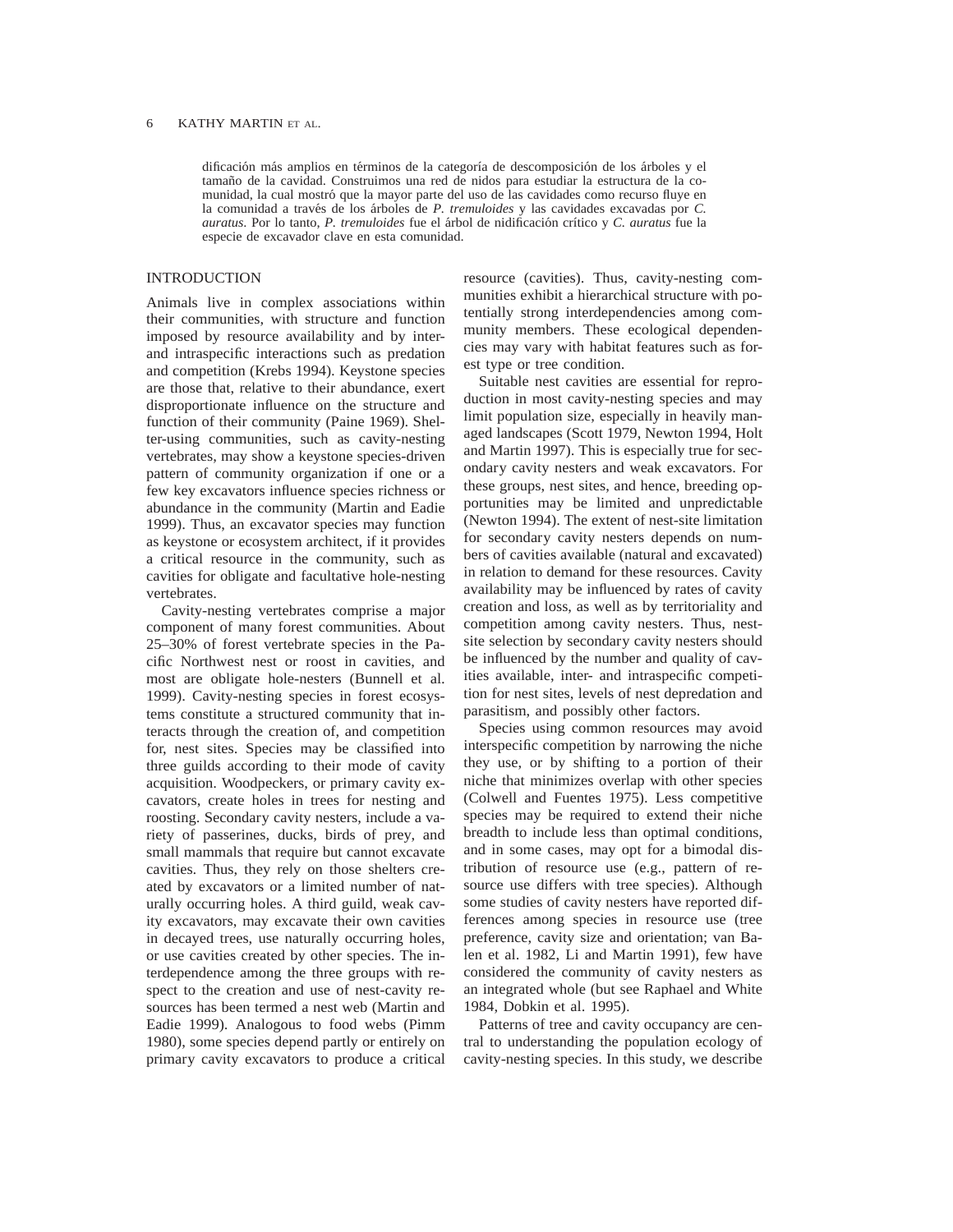nest-site use in relation to availability for 26 species in three guilds, and examine degrees of overlap in nest-site use among species. Because quaking aspen (*Populus tremuloides*) was strongly preferred for excavation over conifers, we examined use by cavity nesters of aspen tree size and decay class in relation to availability. We predicted that resource partitioning should be better developed among excavators because they have the ability to create cavities that match their body size, but they must be able to access trees of appropriate size and condition to match their excavation abilities. Secondary cavity nesters should show considerably more resource overlap as they are expected to have less choice in a regime of competition for optimal nest-site types or context. We conducted a cluster analysis to examine niche overlap in tree and cavity characteristics within and across guilds, and secondarily examined potential for cavity-nester body size to further increase niche partitioning. Differential competitive abilities might reduce resource-use overlap of secondary cavity nesters if aggressive species use a narrow niche of favored cavities (specialists) and less competitive species become generalist cavity users by necessity.

## **METHODS**

#### STUDY AREA

Between 1995 and 2002, we located cavities and monitored nests of cavity-nesting birds and mammals on our study area in the Cariboo-Chilcotin region of central interior British Columbia, Canada (51°52'N, 122°21'W). In 1995, we established 11 sampling sites, increased to 16 sites in 1996, and since 1998 have monitored 28 sites. The study area was composed of mixed coniferous and deciduous forest embedded in a matrix of grassland and shallow ponds within the warm and dry Interior Douglas-fir biogeoclimatic zone (Meidinger and Pojar 1991). Predominant tree species were quaking aspen, Douglas-fir (*Pseudotsuga menziesii*), lodgepole pine (*Pinus contorta*), and white and hybrid spruce (*Picea glauca* and *P. glauca*  $\times$  *engelmannii*). Twenty-six sampling sites were mature forest (80–200 years old), nine of which were selectively cut for pine or spruce in 1997–2002. Two sites were selectively logged for Douglasfir in the 1940s. Our sampling sites (7–32 ha in size) varied in character from continuous forest

to two sites that were a series of ''forest islands'' (0.2 to 5 ha) within a grassland matrix. Additional details for study area and project design are given in Martin and Eadie (1999), and Aitken et al. (2002).

#### NEST LOCATION AND MONITORING

The cavity-nesting community in the area consisted of 31 bird and 12 mammal species (Martin and Eadie 1999). From 1 May to 31 July, we searched for all occupied cavity nests on our sites. Given the northern latitude of our study area, most migratory and resident cavity nesters did not begin nesting until the first or second week of May. Our goal was to determine the extent of use by cavity nesters across a range of forest stand types, and not to maximize the number of nests for any single species. Thus we conducted systematic nest searches across all sites for an average of 6–7 observer-hr of nest searching per sampling site per week. In this paper, we also included nest characteristics data (in Tables 1 and 2) for nests located away from our established sampling sites for uncommon species or those with large home ranges. Because cavity nesters reused cavities and nest trees in multiple years (Aitken et al. 2002), we checked existing cavities (both previously used and those not known to be occupied in previous years), as well as searching for newly excavated cavities.

Occupied cavities were located by looking or listening for excavation, by tapping or scraping at the base of trees containing cavities to detect occupants, and by observing breeding birds or hearing begging nestlings. Finding occupied nests was facilitated by detecting cavity nesters during early morning point-count surveys. Cavities within reach of a ladder  $(\leq 5.2 \text{ m})$  were inspected visually with flashlights and mirrors to establish clutch size, nesting stage, status, and fate where possible. Nests were considered occupied if they contained at least one egg or nestling. We also monitored cavities occupied by cavity-nesting mammals such as red squirrel, northern flying squirrel, and bushy-tailed woodrat. In Tables 1 and 2, we also report occasional use by facultative cavity users such as chipmunk, deer mouse, and short-tailed weasel. Occupied cavities were assigned unique numbers and nest trees were marked with numbered aluminum tags to facilitate relocation. We classified Mountain Chickadees as secondary cavity nesters as per Hill and Lein (1988).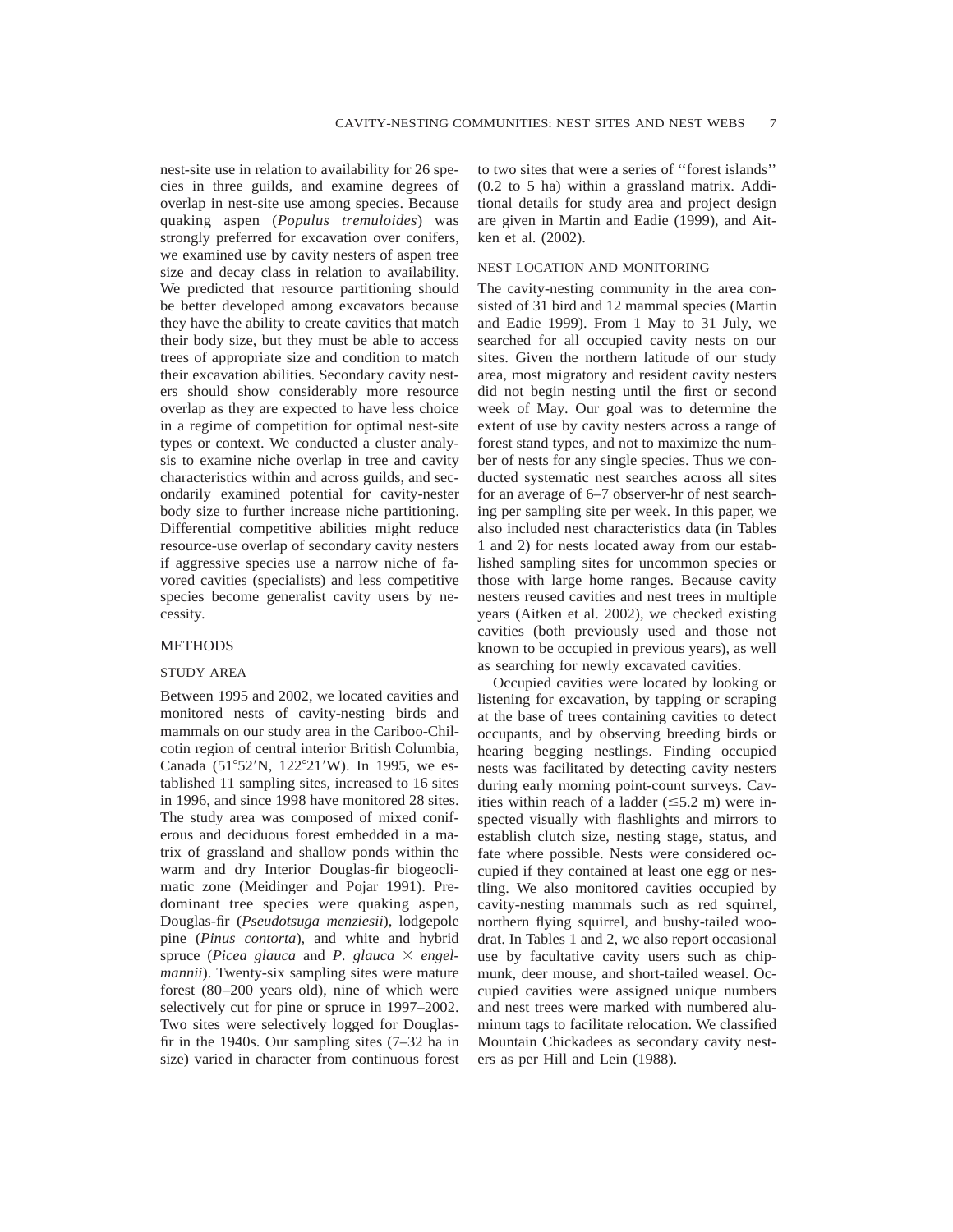TABLE 1. Tree species and decay class of nests occupied by cavity nesters in interior British Columbia, 1995– 2002. Dbh  $=$  diameter at breast height; *n* is the number of occupied nests. Decay class follows Thomas et al. 1979, with no occupied nests in decay class 8 and a total of 17 nests (15 of these in aspen) in fallen trees (decay classes 10 and 11).

|                                                                                                                                                                     |                                                                                                                   | Quaking aspen                                                                                                               |                                                                   |                                          | Douglas-fir                                             |                                          |
|---------------------------------------------------------------------------------------------------------------------------------------------------------------------|-------------------------------------------------------------------------------------------------------------------|-----------------------------------------------------------------------------------------------------------------------------|-------------------------------------------------------------------|------------------------------------------|---------------------------------------------------------|------------------------------------------|
| Species                                                                                                                                                             | <b>Dhh</b><br>mean $\pm$ SD                                                                                       | Decay<br>median<br>(range)                                                                                                  | $\boldsymbol{n}$                                                  | Dbh<br>mean $\pm$ SD                     | Decay<br>median<br>(range)                              | $\boldsymbol{n}$                         |
| Primary cavity excavators                                                                                                                                           |                                                                                                                   |                                                                                                                             |                                                                   |                                          |                                                         |                                          |
| Red-naped Sapsucker<br>Hairy Woodpecker<br>American Three-toed Woodpecker<br>Black-backed Woodpecker<br>Northern Flicker<br>Pileated Woodpecker                     | $31.2 \pm 6.7$<br>$30.3 \pm 5.0$<br>$23.7 \pm 4.1$<br>$34.7 \pm 8.8$<br>$44.8 \pm 3.4$                            | $(1-4)$<br>2<br>2<br>$(1-3)$<br>$\overline{c}$<br>$(2-5)$<br>3<br>$(1-6)$<br>$\overline{2}$<br>$(1-4)$                      | 193<br>33<br>15<br>227<br>18                                      | $92.1 \pm 11.3$                          | $(2-3)$<br>2                                            | 3                                        |
| Weak cavity excavators                                                                                                                                              |                                                                                                                   |                                                                                                                             |                                                                   |                                          |                                                         |                                          |
| Downy Woodpecker<br>Black-capped Chickadee<br>Red-breasted Nuthatch <sup>a</sup>                                                                                    | $25.1 \pm 6.2$<br>$20.4 \pm 7.8$<br>$23.2 \pm 7.6$                                                                | $(2-5)$<br>3<br>3<br>$(1-7)$<br>3<br>$(1-10)$                                                                               | 26<br>35<br>149                                                   | $70.3 \pm 33.4$                          | $(3-5)$<br>$\overline{4}$                               | 6                                        |
| Secondary cavity nesters                                                                                                                                            |                                                                                                                   |                                                                                                                             |                                                                   |                                          |                                                         |                                          |
| Wood Duck<br>Bufflehead <sup>b</sup><br>Barrow's Goldeneye<br>Hooded Merganser <sup>a</sup><br>American Kestrel                                                     | 45.4<br>$33.3 \pm 9.6$<br>$48.2 \pm 3.8$<br>42.7<br>$40.7 \pm 8.5$                                                | 2<br>3<br>$(2-6)$<br>$\overline{2}$<br>$(2-4)$<br>$\overline{2}$<br>3<br>$(2-5)$                                            | 1<br>31<br>3<br>1<br>23                                           | $82.9 \pm 22.7$                          | $3.5(2-5)$                                              | $\overline{2}$                           |
| Northern Hawk Owl <sup>b</sup><br>Northern Saw-whet Owl<br>Tree Swallow<br>Mountain Chickadee<br>Mountain Bluebird<br>European Starling<br>Northern flying squirrel | 41.3<br>$38.1 \pm 9.3$<br>$29.2 \pm 7.3$<br>$24.9 \pm 7.0$<br>$31.3 \pm 10.2$<br>$35.0 \pm 8.5$<br>$29.3 \pm 4.5$ | $\overline{4}$<br>$3.5(1-4)$<br>2<br>$(1-6)$<br>3<br>$(1-6)$<br>3<br>$(1-10)$<br>$\overline{2}$<br>$(1-10)$<br>3<br>$(1-5)$ | $\overline{2}$<br>10<br>183<br>207<br>127<br>263<br>13            | 95.0<br>$42.3 \pm 14.0$<br>125.0<br>98.4 | 11<br>$\overline{4}$<br>$(4-5)$<br>11<br>$\overline{2}$ | 1<br>$\overline{4}$<br>$\mathbf{1}$<br>1 |
| Bushy-tailed woodrat<br>Red squirrel<br>Chipmunk<br>Short-tailed weasel<br>Deer mouse<br>All cavity-nesting species                                                 | $28.4 \pm 11.3$<br>$29.3 \pm 8.7$<br>13.0<br>25.2<br>36.0<br>$30.5 \pm 9.2$                                       | $\overline{4}$<br>(4)<br>2<br>$(1-6)$<br>10<br>(10)<br>$\overline{4}$<br>5<br>$\overline{2}$<br>$(1-10)$                    | 3<br>45<br>$\overline{2}$<br>$\mathbf{1}$<br>$\mathbf{1}$<br>1612 | 37.9<br>$74.8 \pm 30.6$                  | $\overline{2}$<br>$(2-11)$<br>4                         | 1<br>19                                  |
| Bark nesters                                                                                                                                                        |                                                                                                                   |                                                                                                                             |                                                                   |                                          |                                                         |                                          |
| <b>Brown Creeper</b>                                                                                                                                                |                                                                                                                   |                                                                                                                             |                                                                   |                                          |                                                         |                                          |

<sup>a</sup> One Hooded Merganser nest and two Red-breasted Nuthatch nests were in cottonwood (*Populus trichocarpa*) trees.<br><sup>b</sup> Two nesting attempts in sequential years in same cavity.

### NEST-TREE AND CAVITY CHARACTERISTICS

After nest cavities were vacated, we recorded tree and cavity variables. Tree characteristics included species, diameter at breast height (dbh), and decay class. We used a tree decay classification system that ranged from 1–8 for standing trees, with 1 indicating a live tree with no visible signs of decay, 2 indicating a live tree with visible signs of decay, and 3–8 indicating dead trees with advancing stages of decay (Thomas et al. 1979, see Fig. 1C for decay class icons). Tree condition was assessed using British Columbia Ministry of Forests guidelines (Finck et al. 1989) and included the presence of fungal conks, bark beetle sign, and broken top. We included only standing trees in our analyses, but for completeness, we report all occupied cavities in Table 1 (1% of occupied nests were found in downed trees; 15 nests in trees that had fallen over naturally [decay class 10] and two nests in trees that were cut down [decay class 11]). Cavity variables included the observed or probable excavator species (when we had reasonable certainty), height of cavity in tree (m), and vertical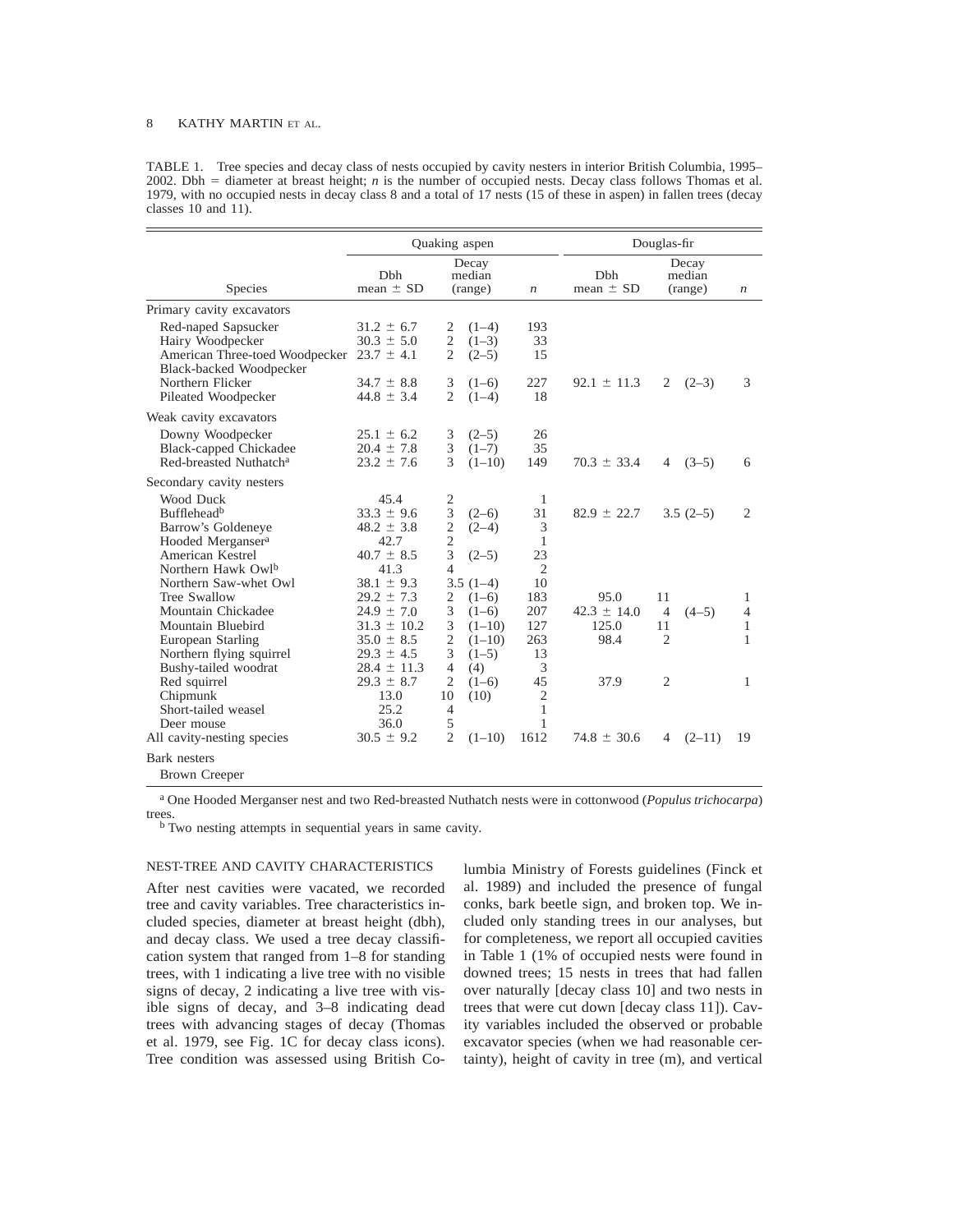| TABLE 1. | Extended. |
|----------|-----------|
|          |           |
|          |           |
|          |           |

|                                                                    | Lodgepole pine                                        |                          |                      | Hybrid spruce              |                  | All tree species                                                                                           |                                                                                                                                    |                                                    |  |
|--------------------------------------------------------------------|-------------------------------------------------------|--------------------------|----------------------|----------------------------|------------------|------------------------------------------------------------------------------------------------------------|------------------------------------------------------------------------------------------------------------------------------------|----------------------------------------------------|--|
| Dbh<br>mean $\pm$ SD                                               | Decay<br>median<br>(range)                            | $\,$                     | Dbh<br>mean $\pm$ SD | Decay<br>median<br>(range) | $\boldsymbol{n}$ | Dbh<br>mean $\pm$ SD                                                                                       | Decay<br>median<br>(range)                                                                                                         | $\boldsymbol{n}$                                   |  |
| $26.6 \pm 3.6$<br>$30.9 \pm 2.5$<br>$32.9 \pm 8.5$                 | $(1-3)$<br>2<br>2<br>(2)<br>$\overline{c}$<br>$(2-5)$ | 2<br>$\overline{2}$<br>6 | $35.9 \pm 13.5$      | $(3-4)$<br>$\overline{4}$  | 3                | $31.2 \pm 6.7$<br>$30.3 \pm 5.0$<br>$25.8 \pm 7.2$<br>$30.9 \pm 2.6$<br>$35.4 \pm 10.9$<br>$44.8 \pm 3.4$  | $(1-4)$<br>2<br>$\mathfrak{2}$<br>$(1-3)$<br>$2.5(1-5)$<br>$\mathfrak{2}$<br>(2)<br>3<br>$(1-6)$<br>$\overline{c}$<br>$(1-4)$      | 193<br>33<br>20<br>$\overline{2}$<br>236<br>18     |  |
| $27.0 \pm 11.6$                                                    | $(3-4)$<br>3                                          | 5                        | $32.5 \pm 9.0$       | $3.5(3-4)$                 | 4                | $25.1 \pm 6.2$<br>$20.4 \pm 7.8$<br>$25.7 \pm 13.5$                                                        | 3<br>$(2-5)$<br>3<br>$(1-7)$<br>3<br>$(1-10)$                                                                                      | 26<br>35<br>166                                    |  |
| 42.5                                                               | (2)<br>$\overline{2}$                                 | $\mathfrak{2}$           |                      |                            |                  | 45.4<br>$36.6 \pm 15.3$<br>$48.2 \pm 3.8$<br>$49.4 \pm 9.6$                                                | $\overline{c}$<br>3<br>$(2-6)$<br>$\overline{c}$<br>$(2-4)$<br>$1.5(2-4)$                                                          | $\mathbf{1}$<br>35<br>$\sqrt{3}$<br>$\overline{2}$ |  |
| $40.9 \pm 1.5$                                                     | $(2-5)$<br>$\overline{2}$                             | 3                        |                      |                            |                  | $40.7 \pm 8.0$<br>41.3<br>$38.1 \pm 9.3$                                                                   | $(2-5)$<br>3<br>4<br>(4)<br>$3.5(1-4)$                                                                                             | 26<br>$\overline{2}$<br>10                         |  |
| $26.7 \pm 4.4$<br>19.9<br>$41.9 \pm 5.7$<br>$40.1 \pm 1.9$<br>31.5 | $(1-6)$<br>6<br>1<br>$2.5(1-6)$<br>2<br>$(1-2)$<br>3  | 5<br>1<br>14<br>3<br>1   |                      | $3.5(3-4)$                 | $\overline{2}$   | $29.4 \pm 8.7$<br>$25.2 \pm 7.4$<br>$33.0 \pm 12.9$<br>$35.3 \pm 9.3$<br>$29.5 \pm 4.4$<br>$28.4 \pm 11.3$ | $\overline{2}$<br>$(1-11)$<br>3<br>$(1-6)$<br>3<br>$(1-11)$<br>$\overline{2}$<br>$(1-10)$<br>3<br>$(1-5)$<br>$\overline{4}$<br>(4) | 191<br>212<br>142<br>267<br>14<br>3                |  |
| $38.7 \pm 10.7$                                                    | 3<br>$(2-6)$                                          | $\overline{4}$           |                      | $\overline{4}$<br>(4)      | $\mathbf{1}$     | $30.3 \pm 9.0$<br>13.0<br>25.2                                                                             | $\overline{2}$<br>$(1-6)$<br>10<br>(10)<br>$\overline{4}$                                                                          | 51<br>$\overline{c}$<br>$\mathbf{1}$               |  |
| $35.3 \pm 9.1$                                                     | $(1-6)$<br>4                                          | 48                       | $34.0 \pm 9.5$       | $(3-4)$<br>4               | 10               | 36.0<br>$31.2 \pm 10.8$                                                                                    | 5<br>$\overline{2}$<br>$(1-11)$                                                                                                    | 1<br>1692                                          |  |
| $30.9 \pm 3.1$                                                     | $(4-5)$<br>4                                          | 3                        |                      |                            |                  | $30.9 \pm 3.1$                                                                                             | $(4-5)$<br>4                                                                                                                       | 3                                                  |  |

cavity depth, internal cavity diameter, entrance hole height, and width (cm). Vertical cavity depth was measured from the bottom of the cavity entrance to the bottom of the cavity. Internal cavity diameter was measured from the inner edge of the lower lip of the entrance to the back wall of the cavity. Entrance hole area (cm<sup>2</sup>) was calculated using hole height and width and the formula for the area of an ellipse. Cavity volume (cm3) was calculated using vertical depth and internal cavity diameter and the formula for the volume of a cylinder.

To examine tree species and characteristics available in the landscape, we measured trees and cavities in 11.2-m-radius circular plots around each nest tree and at point-count stations 100 m apart along transect lines that had been established throughout each sampling site. On continuous forest sites, transects were spaced systematically in a  $100 \times 100$  m grid starting at a grassland or wetland edge and extending 500 m into the forest. On sampling sites with forest islands where it was not possible to establish a grid, we placed vegetation plots at least 100 m apart. Most sites covered an area that included one or several territories of most cavity-nesting species present, and thus the habitat characteristics averaged over all vegetation plots on a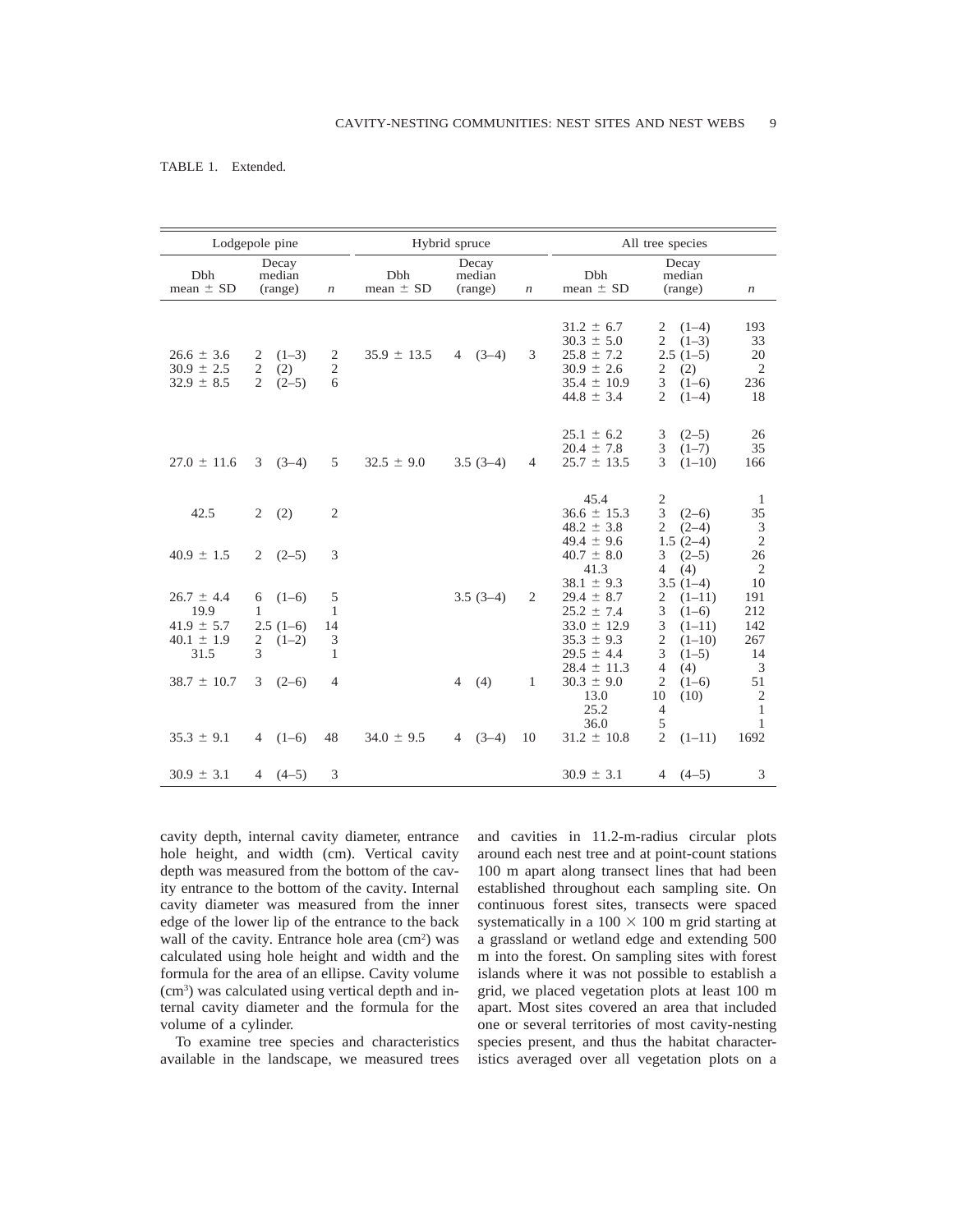| Cavity nest-site characteri<br>TABLE 2. |                                                                                           |                                                                                                                                                                                                                                                                                                                                              |                                                                                  |                                                                                                                          |                                                                                                                                                                                                                                                                                                                                               |                                                         | stics for birds and mammals in interior British Columbia, $1995-2002$ . <i>n</i> is the number of measured cavities.                                                                                                                                                                                                                         |                 |                                                                                 |                                         |
|-----------------------------------------|-------------------------------------------------------------------------------------------|----------------------------------------------------------------------------------------------------------------------------------------------------------------------------------------------------------------------------------------------------------------------------------------------------------------------------------------------|----------------------------------------------------------------------------------|--------------------------------------------------------------------------------------------------------------------------|-----------------------------------------------------------------------------------------------------------------------------------------------------------------------------------------------------------------------------------------------------------------------------------------------------------------------------------------------|---------------------------------------------------------|----------------------------------------------------------------------------------------------------------------------------------------------------------------------------------------------------------------------------------------------------------------------------------------------------------------------------------------------|-----------------|---------------------------------------------------------------------------------|-----------------------------------------|
|                                         | Height above<br>ground (m)                                                                |                                                                                                                                                                                                                                                                                                                                              | depth (cm)<br>Vertical                                                           |                                                                                                                          | Internal cavity<br>diameter (cm)                                                                                                                                                                                                                                                                                                              |                                                         | Entrance<br>area $\text{cm}^2$ )                                                                                                                                                                                                                                                                                                             |                 | cavities in tree<br>Number of                                                   |                                         |
| Species                                 | $_{\rm SD}$<br>$+1$<br>Mean                                                               | n                                                                                                                                                                                                                                                                                                                                            | $_{\rm SD}$<br>$\ddagger$<br>Mean                                                | n                                                                                                                        | SD<br>$\overline{+}$<br>Mean                                                                                                                                                                                                                                                                                                                  | n                                                       | SD<br>$\left  + \right $<br>Mean                                                                                                                                                                                                                                                                                                             | n               | $_{\rm SD}$<br>$+1$<br>Mean                                                     | $\boldsymbol{z}$                        |
| Primary cavity excavators               |                                                                                           |                                                                                                                                                                                                                                                                                                                                              |                                                                                  |                                                                                                                          |                                                                                                                                                                                                                                                                                                                                               |                                                         |                                                                                                                                                                                                                                                                                                                                              |                 |                                                                                 |                                         |
| Red-naped Sapsucker<br>Hairy Woodpecker |                                                                                           |                                                                                                                                                                                                                                                                                                                                              |                                                                                  |                                                                                                                          | $\begin{array}{c} 10.0 \pm 2.3 \\ 11.7 \pm 1.0 \\ 12.5 \pm 4.6 \end{array}$                                                                                                                                                                                                                                                                   |                                                         |                                                                                                                                                                                                                                                                                                                                              |                 |                                                                                 |                                         |
|                                         |                                                                                           |                                                                                                                                                                                                                                                                                                                                              |                                                                                  |                                                                                                                          |                                                                                                                                                                                                                                                                                                                                               |                                                         |                                                                                                                                                                                                                                                                                                                                              |                 |                                                                                 |                                         |
| American Three-toed Woodpecker          |                                                                                           |                                                                                                                                                                                                                                                                                                                                              |                                                                                  | <u>855</u>                                                                                                               |                                                                                                                                                                                                                                                                                                                                               | 5527                                                    | $12.5 + 12.3 + 15.1 + 16.1 + 16.1 + 16.1 + 16.1 + 16.1 + 16.1 + 16.1 + 16.1 + 16.1 + 16.1 + 16.1 + 16.1 + 16.1 + 16.1 + 16.1 + 16.1 + 16.1 + 16.1 + 16.1 + 16.1 + 16.1 + 16.1 + 16.1 + 16.1 + 16.1 + 16.1 + 16.1 + 16.1 + 16.1 + 16.1 + 16.1 + 16.1 + 16.1 + 16.1$                                                                           | $2717 - 7$      |                                                                                 |                                         |
| Black-backed Woodpecker                 |                                                                                           |                                                                                                                                                                                                                                                                                                                                              | $18.6 \pm 4.9$<br>$23.9 \pm 2.8$<br>$18.4 \pm 2.9$<br>$15.5$                     |                                                                                                                          | 11.2                                                                                                                                                                                                                                                                                                                                          |                                                         | 18.1                                                                                                                                                                                                                                                                                                                                         |                 |                                                                                 |                                         |
| Northern Flicker                        | $\infty$ $ \sim$ $\sim$ $+$ $\infty$<br>ನನನನ್ನ<br>$+  +  +  +  +  + $<br>533555<br>534555 | gaz 188                                                                                                                                                                                                                                                                                                                                      | $38.9 \pm 15.5$<br>$37$                                                          | $\overline{5}$                                                                                                           | $16.2 \pm 4.4$                                                                                                                                                                                                                                                                                                                                | 160                                                     | 9.4<br>$35.6 \pm$                                                                                                                                                                                                                                                                                                                            | 159             | 0810951<br>000011<br>$+1$ +1 +1 +1 +1 +1<br>4 4 3 9 9 1<br>2 1 1 1 2 2 3        | 233755                                  |
| Pileated Woodpecker                     |                                                                                           |                                                                                                                                                                                                                                                                                                                                              |                                                                                  |                                                                                                                          | 18.7                                                                                                                                                                                                                                                                                                                                          |                                                         | 69.1                                                                                                                                                                                                                                                                                                                                         |                 |                                                                                 |                                         |
| Weak cavity excavators                  |                                                                                           |                                                                                                                                                                                                                                                                                                                                              |                                                                                  |                                                                                                                          |                                                                                                                                                                                                                                                                                                                                               |                                                         |                                                                                                                                                                                                                                                                                                                                              |                 |                                                                                 |                                         |
| Downy Woodpecker                        |                                                                                           |                                                                                                                                                                                                                                                                                                                                              |                                                                                  |                                                                                                                          |                                                                                                                                                                                                                                                                                                                                               |                                                         |                                                                                                                                                                                                                                                                                                                                              |                 |                                                                                 | 284                                     |
| Black-capped Chickadee                  | QQQ<br>ന് റി നി<br>+1 +1 +1<br>0.044                                                      | 2690                                                                                                                                                                                                                                                                                                                                         | 440<br>440<br>$+1 + 1 + 1$<br>$\begin{array}{c} 6.9 \\ 1.03 \\ 1.03 \end{array}$ | $\infty$ 74                                                                                                              | 2225<br>$+1 + 1 + 1$<br>5<br>0<br>0<br>7<br>2<br>7                                                                                                                                                                                                                                                                                            | 82.8                                                    | $\frac{6}{10}$<br>$\frac{6}{10}$<br>$+1 + 1 + 1$<br>$9.1$<br>$12.1$<br>$9.0$                                                                                                                                                                                                                                                                 | $\approx$ 7.8   | $7.7$<br>$-1.7$<br>$+  +   +  $<br>$\frac{3}{21}$ $\frac{3}{21}$ $\frac{3}{21}$ |                                         |
| Red-breasted Nuthatch                   |                                                                                           |                                                                                                                                                                                                                                                                                                                                              |                                                                                  |                                                                                                                          |                                                                                                                                                                                                                                                                                                                                               |                                                         |                                                                                                                                                                                                                                                                                                                                              |                 |                                                                                 |                                         |
| Secondary cavity nesters                |                                                                                           |                                                                                                                                                                                                                                                                                                                                              |                                                                                  |                                                                                                                          |                                                                                                                                                                                                                                                                                                                                               |                                                         |                                                                                                                                                                                                                                                                                                                                              |                 |                                                                                 |                                         |
| Wood Duck                               |                                                                                           |                                                                                                                                                                                                                                                                                                                                              |                                                                                  |                                                                                                                          |                                                                                                                                                                                                                                                                                                                                               |                                                         |                                                                                                                                                                                                                                                                                                                                              |                 |                                                                                 |                                         |
| Bufflehead                              |                                                                                           | $\frac{180}{180}-\frac{18}{18}-\frac{18}{180}-\frac{17}{180}-\frac{17}{180}-\frac{17}{180}-\frac{17}{180}-\frac{17}{180}-\frac{17}{180}-\frac{17}{180}-\frac{17}{180}-\frac{17}{180}-\frac{17}{180}-\frac{17}{180}-\frac{17}{180}-\frac{17}{180}-\frac{17}{180}-\frac{17}{180}-\frac{17}{180}-\frac{17}{180}-\frac{17}{180}-\frac{17}{180}-$ | $31.9 \pm 22.0$                                                                  |                                                                                                                          | 5.9<br>$18.0 \pm$                                                                                                                                                                                                                                                                                                                             |                                                         | 7.4<br>$33.4 \pm 7$                                                                                                                                                                                                                                                                                                                          |                 | 2.4                                                                             | $-55$                                   |
| Barrow's Goldeneye                      | $4.7 \pm 1.7$<br>6.1 $\pm$ 2.5                                                            |                                                                                                                                                                                                                                                                                                                                              | 26.0                                                                             | $\vec{a}$ $ \vec{a}$ $\vec{b}$ $\vec{c}$ $\vec{c}$ $\vec{d}$ $\vec{c}$ $\vec{c}$ $\vec{c}$ $\vec{c}$ $\vec{c}$ $\vec{c}$ | 19.0                                                                                                                                                                                                                                                                                                                                          |                                                         | 33.0                                                                                                                                                                                                                                                                                                                                         |                 | $1.7$<br>2.8<br>$+1$ $\circ$<br>3.0                                             |                                         |
| Hooded Merganser                        |                                                                                           |                                                                                                                                                                                                                                                                                                                                              | 43.0                                                                             |                                                                                                                          | 20.1                                                                                                                                                                                                                                                                                                                                          |                                                         |                                                                                                                                                                                                                                                                                                                                              |                 |                                                                                 |                                         |
| American Kestrel                        | 2.3<br>$3.3 \pm 7$                                                                        |                                                                                                                                                                                                                                                                                                                                              | $+1$<br>3.4                                                                      |                                                                                                                          | $15.2 \pm 3.6$<br>$25.5$                                                                                                                                                                                                                                                                                                                      | $  \frac{\infty}{1}$                                    | 17.4<br>$38.0 \pm$                                                                                                                                                                                                                                                                                                                           | $\frac{8}{18}$  | 2.0                                                                             | $a - a$ $a$ $a$ $a$ $a$ $a$ $a$ $a$ $a$ |
| Northern Hawk Owl                       | 4.5                                                                                       |                                                                                                                                                                                                                                                                                                                                              | $\bf + $                                                                         |                                                                                                                          |                                                                                                                                                                                                                                                                                                                                               |                                                         |                                                                                                                                                                                                                                                                                                                                              |                 | $+1$                                                                            |                                         |
| Northern Saw-whet Owl                   | $\frac{0}{4}$                                                                             |                                                                                                                                                                                                                                                                                                                                              | $+1$                                                                             |                                                                                                                          | $\mathcal{L}$<br>$+1$                                                                                                                                                                                                                                                                                                                         |                                                         |                                                                                                                                                                                                                                                                                                                                              |                 | $+1 +1$                                                                         |                                         |
| Tree Swallow                            | $\sim$<br>d d d d d d l L L<br>d d d d d d l L L                                          |                                                                                                                                                                                                                                                                                                                                              | 813220<br>812879<br>$+1$<br>12819117822                                          |                                                                                                                          | dwidowor<br>Gwyddiad<br>$+1$<br>$\begin{array}{c} 13.9 \\ 11.5 \\ 9.5 \\ 15.0 \\ 16.0 \\ 19.1 \\ 19.1 \\ 10.0 \\ 11. \\ 13.1 \\ 14.0 \\ 15.0 \\ 16.0 \\ 17.0 \\ 18.1 \\ 19.0 \\ 19.0 \\ 10.0 \\ 10.0 \\ 11.0 \\ 13.0 \\ 14.0 \\ 15.0 \\ 16.0 \\ 17.0 \\ 19.0 \\ 19.0 \\ 19.0 \\ 19.0 \\ 19.0 \\ 19.0 \\ 19.0 \\ 19.0 \\ 19.0 \\ 19.0 \\ 19.0$ | $\begin{array}{c} 22822 \\ 23222 \\ \hline \end{array}$ | 18.5<br>$+$   +  +  +  +  +  +  +  + <br>$\begin{array}{l} 21.50 \\ 22.51 \\ 23.52 \\ 24.53 \\ 25.54 \\ 26.55 \\ 27.55 \\ 28.54 \\ 29.51 \\ 20.52 \\ 21.53 \\ 22.54 \\ 23.55 \\ 24.55 \\ 25.55 \\ 26.55 \\ 27.55 \\ 28.55 \\ 27.55 \\ 28.55 \\ 29.55 \\ 29.55 \\ 20.55 \\ 25.55 \\ 27.55 \\ 28.55 \\ 29.55 \\ 29.55 \\ 29.55 \\ 20.55 \\ 20$ | $2122 - 122$    | 409931144250<br>10103111110                                                     |                                         |
| Mountain Chickadee                      |                                                                                           |                                                                                                                                                                                                                                                                                                                                              | $+1$                                                                             |                                                                                                                          |                                                                                                                                                                                                                                                                                                                                               |                                                         |                                                                                                                                                                                                                                                                                                                                              |                 |                                                                                 |                                         |
| Mountain Bluebird                       | $\begin{array}{c} 0.470740 \\ 0.470740 \\ 0.0000 \end{array}$                             |                                                                                                                                                                                                                                                                                                                                              | $+1$                                                                             |                                                                                                                          | $\pm\textsf{I}$ $\pm\textsf{I}$ $\pm\textsf{I}$ $\pm\textsf{I}$ $\pm\textsf{I}$                                                                                                                                                                                                                                                               |                                                         | $7.3$<br>$17.9$<br>$9.9$                                                                                                                                                                                                                                                                                                                     |                 | $\rightarrow$ - $\sim$ 1+ 1+ 1+ 1+ 1+ 1+ 1+                                     |                                         |
| European Starling                       |                                                                                           |                                                                                                                                                                                                                                                                                                                                              | 10.8<br>$+1$                                                                     |                                                                                                                          |                                                                                                                                                                                                                                                                                                                                               |                                                         |                                                                                                                                                                                                                                                                                                                                              |                 |                                                                                 |                                         |
| Northern flying squirrel                |                                                                                           |                                                                                                                                                                                                                                                                                                                                              | 9.2                                                                              |                                                                                                                          |                                                                                                                                                                                                                                                                                                                                               |                                                         |                                                                                                                                                                                                                                                                                                                                              |                 |                                                                                 |                                         |
| Bushy-tailed woodrat                    |                                                                                           |                                                                                                                                                                                                                                                                                                                                              | $12.4$<br>26.1<br>$+1 + 1 + 1$                                                   |                                                                                                                          |                                                                                                                                                                                                                                                                                                                                               |                                                         | $30.9$<br>41.2                                                                                                                                                                                                                                                                                                                               |                 |                                                                                 |                                         |
| Red squirrel                            |                                                                                           |                                                                                                                                                                                                                                                                                                                                              | 20.4                                                                             |                                                                                                                          | $+1$                                                                                                                                                                                                                                                                                                                                          |                                                         | 16.3                                                                                                                                                                                                                                                                                                                                         | $\frac{28}{30}$ |                                                                                 |                                         |
| Chipmunk                                | $\bf + $<br>0.0                                                                           |                                                                                                                                                                                                                                                                                                                                              |                                                                                  |                                                                                                                          | 35.0                                                                                                                                                                                                                                                                                                                                          |                                                         |                                                                                                                                                                                                                                                                                                                                              |                 |                                                                                 |                                         |
| Short-tailed weasel                     |                                                                                           |                                                                                                                                                                                                                                                                                                                                              |                                                                                  |                                                                                                                          |                                                                                                                                                                                                                                                                                                                                               |                                                         |                                                                                                                                                                                                                                                                                                                                              |                 |                                                                                 |                                         |
| Deer mouse                              |                                                                                           |                                                                                                                                                                                                                                                                                                                                              |                                                                                  |                                                                                                                          | 21.5                                                                                                                                                                                                                                                                                                                                          |                                                         | 29.2                                                                                                                                                                                                                                                                                                                                         |                 |                                                                                 |                                         |
| All cavity-nesting species              | 2.8<br>$+1$<br>Νj<br>4                                                                    | 1690                                                                                                                                                                                                                                                                                                                                         | $-14.6$<br>22.4                                                                  | 820                                                                                                                      | 5.7<br>$13.0 +$                                                                                                                                                                                                                                                                                                                               | 916                                                     | ± 15.8<br>25.4                                                                                                                                                                                                                                                                                                                               | 930             | 1.8<br>$+1$<br>2.1                                                              | 1646                                    |
| <b>Brown Creeper</b><br>Bark nesters    | 0.9<br>$+1$<br>2.2                                                                        |                                                                                                                                                                                                                                                                                                                                              |                                                                                  |                                                                                                                          |                                                                                                                                                                                                                                                                                                                                               |                                                         |                                                                                                                                                                                                                                                                                                                                              |                 | 0.6<br>$+1$<br>$0.\overline{3}$                                                 | 3                                       |

10 KATHY MARTIN ET AL .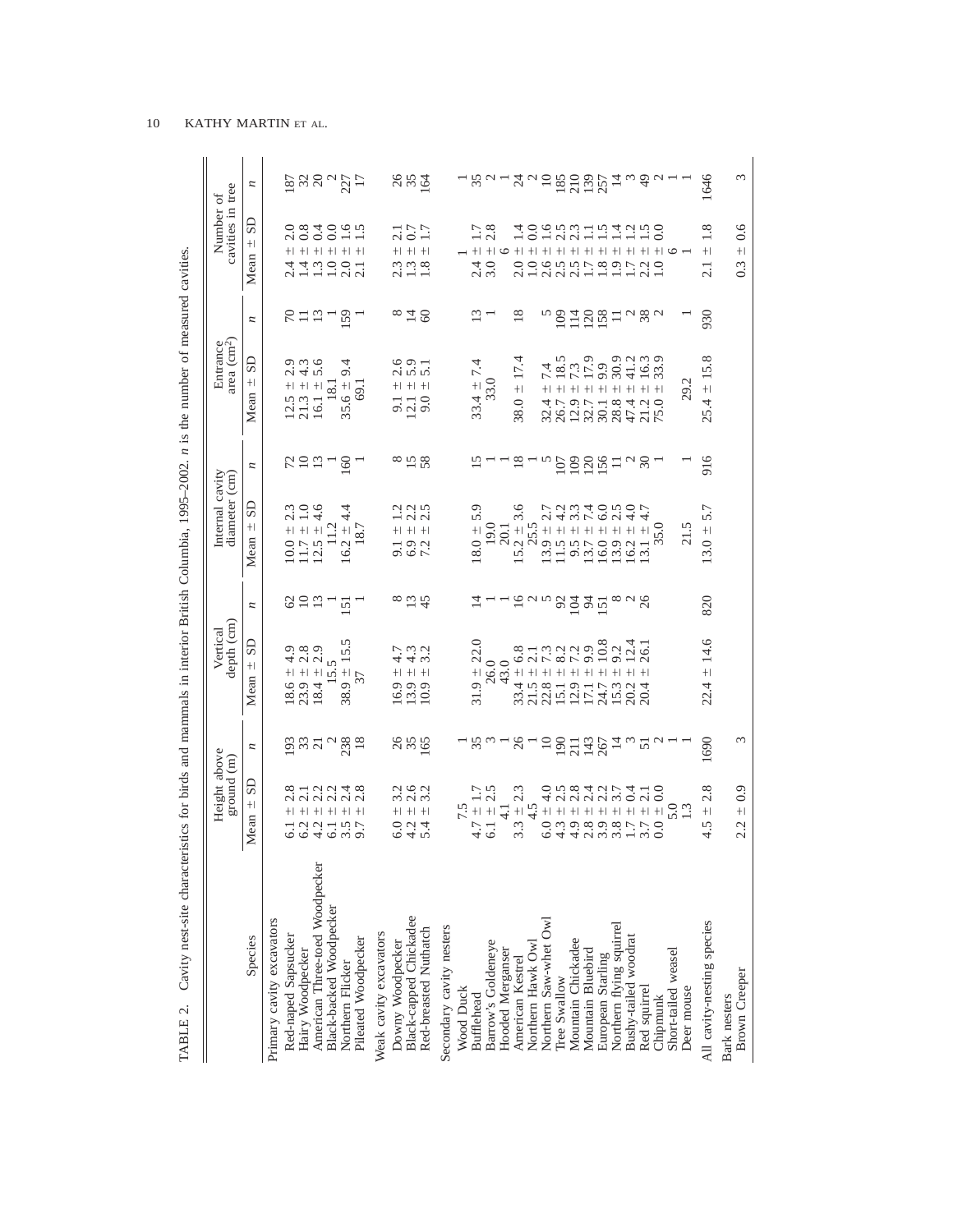

FIGURE 1. Selection of tree species and nest-tree characteristics by cavity-nesting birds in relation to availability in interior British Columbia. (A) Tree species, (B) diameter at breast height (dbh), and (C) decay class. Icons in (C) illustrate general differences between decay classes (Thomas et al. 1979). Each occupied or available tree was included only once, although multiple cavities may have been occupied in a tree or individual cavities occupied multiple times. Occupied trees refer to the sample of nest trees that included only the most recent nesting attempt, and available trees were the most complete and recent set of vegetation plot data.

sampling site represented availability of nesting resources with a sampling effort of approximately one vegetation plot ha<sup> $-1$ </sup>. Within an 11.2m radius for both nest plots and systematically selected point-count stations on sampling sites,

we recorded for all trees  $\geq 12.5$  cm dbh (British Columbia Ministry of Forests inventory standard) tree species, size (dbh), decay class, and the number of cavities (used or unused) present.

#### STATISTICAL ANALYSES

Except where indicated (e.g., resource selection at the tree level, Fig. 1), we counted every nesting attempt as an independent data point, including cases where a cavity was used more than once in a season and in more than one year, because we wanted a general picture of the nesting niches for each species. There were 28 cases of within-season cavity reuse by individuals of two different species, and 30 cases of within-season reuse by individuals of the same species. For all cavity and tree characteristics, excluding decay class, we present means and report standard deviations (SD). Decay class was treated as a rank variable and we present the range of values. Due to small sample sizes, decay classes 6 ( $n = 25$  occupied nests) and  $7 (n = 3$  nests) were pooled in analyses.

Data were analyzed using SPSS for Windows version 10.0.7 (SPSS Inc. 2000). Statistical tests were two-tailed and significance levels of  $\alpha =$ 0.05 were used. Continuous variables were tested for normality using a one-sample Kolmogorov-Smirnov test at the 95% confidence level (Zar 1999). Where possible, non-normally distributed variables were  $log_{10}$  transformed. Homoscedasticity was tested using Levene's test for homogeneity of variance. One-way ANOVA was used to compare normally distributed or  $log_{10}$  transformed tree and nest cavity characteristics among species with more than 10 nests. We used nonparametric Kruskal-Wallis tests where transformations failed to meet parametric assumptions (Zar 1999).

Cluster analysis (using average linkage between groups; SPSS Inc. 2000) was used to group species with  $n \geq 10$  nests on the basis of similarities in nest cavity and tree characteristics (cavity height above ground, vertical depth, internal diameter, entrance area, and tree dbh). To examine how cavity-nester body size might explain further niche partitioning of cavity size, we used mean mass of species using data from breeding birds captured on our sites (10 species) or from the literature, and regressed estimated body mass against entrance hole size and cavity volume. Where only females enter cavities (e.g., Bufflehead) we used mean female mass.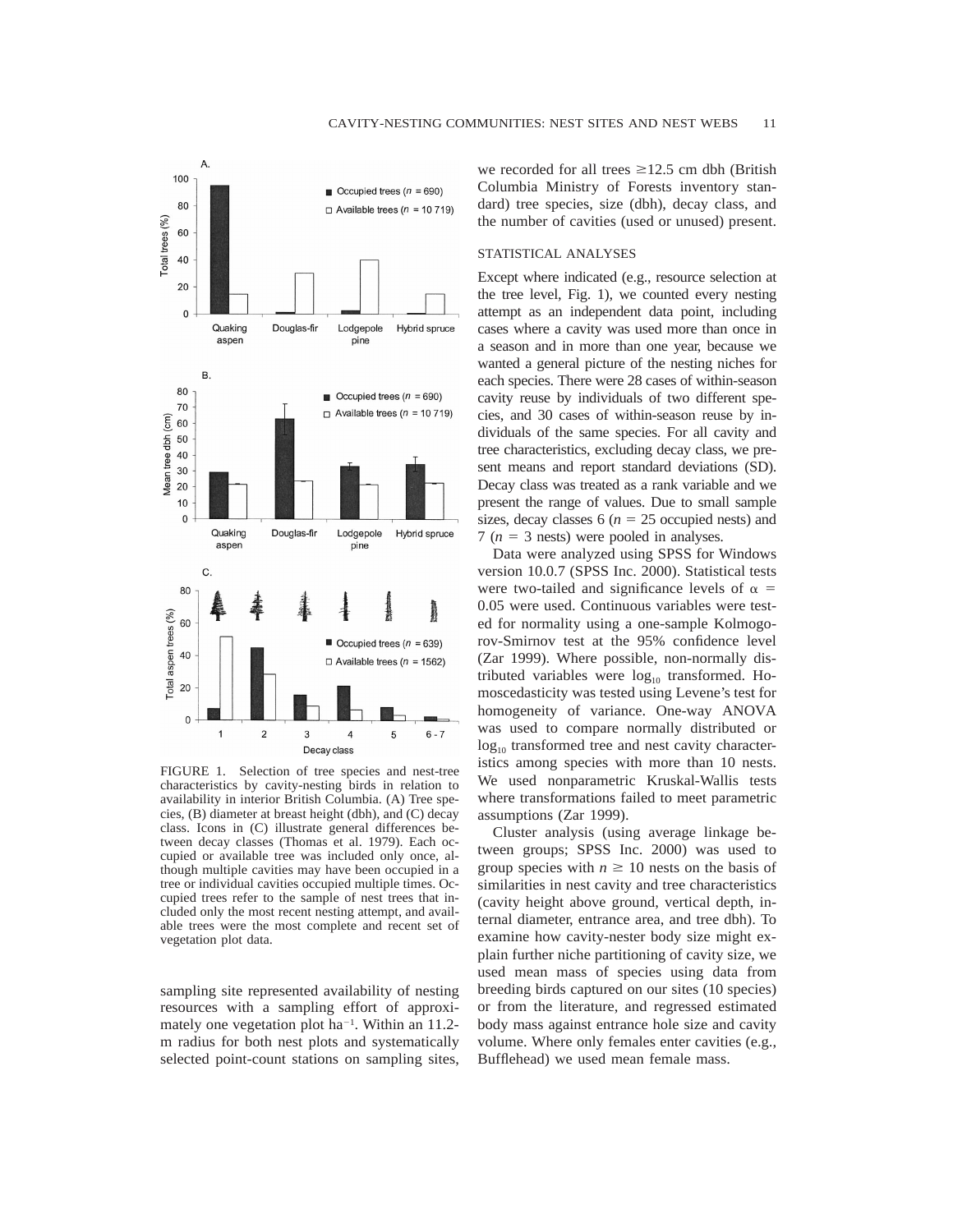

FIGURE 2. Proportion of (A) cavity excavators and (B) secondary cavity nesters using trees in decay class 1–7 (Thomas et al. 1979) for nesting. See Appendix for bird codes. Numbers above bars indicate the total sample of occupied nests for each decay class. No birds nested in decay class 8.

### RESULTS

## NEST-TREE AND CAVITY CHARACTERISTICS

We located and tagged a total of 1692 occupied cavity nests representing 20 species of birds and six species of small mammals from 1995 to 2002 (Table 1; scientific names appear in Appendix). We included nest data for Brown Creeper, which are bark nesters, and facultative cavity-nesting mammals (e.g., chipmunks), as other studies often include them with cavity nesters, and forestry activities may also alter nest-site availability for them. Over 95% of nests were in quaking aspen, 3% were in lodgepole pine, 1% in Douglas-fir, and 0.6% in spruce, consistent with results reported earlier with a sample of 201 nests (Martin and Eadie 1999). There was strong selection for cavities in aspen across all guilds and all species (Fig. 1A). Among excavators that used aspen, American Three-toed Woodpeckers used it the least, but still selected aspen for 75% of their nests. Among the secondary cavity nesters (with  $>15$ ) nests), red squirrels were least likely to nest in aspen (88% of nests; Table 1).

Cavity nesters selected larger trees for nesting relative to what was available for the four most abundant tree species on our sampling sites, with the most pronounced selection for large Douglas-fir trees (Fig. 1B). Mean nest-tree dbh differed significantly among cavity nester species  $(F<sub>16, 1646</sub> = 34.4, P < 0.001;$  Table 1). Downy Woodpeckers, Black-capped Chickadees, Mountain Chickadees, and Red-breasted Nuthatches used the smallest diameter trees, while Pileated Woodpeckers used the largest trees. On our sites, cavity nesters selected trees across a wide range of decay classes for nesting (although trees in decay class 8 were not used by any species), but showed the strongest selection for live trees with onset of decay (decay class 2) and dead trees (3–6; Fig. 1C). Trees in each decay class were used by a surprising range of excavators and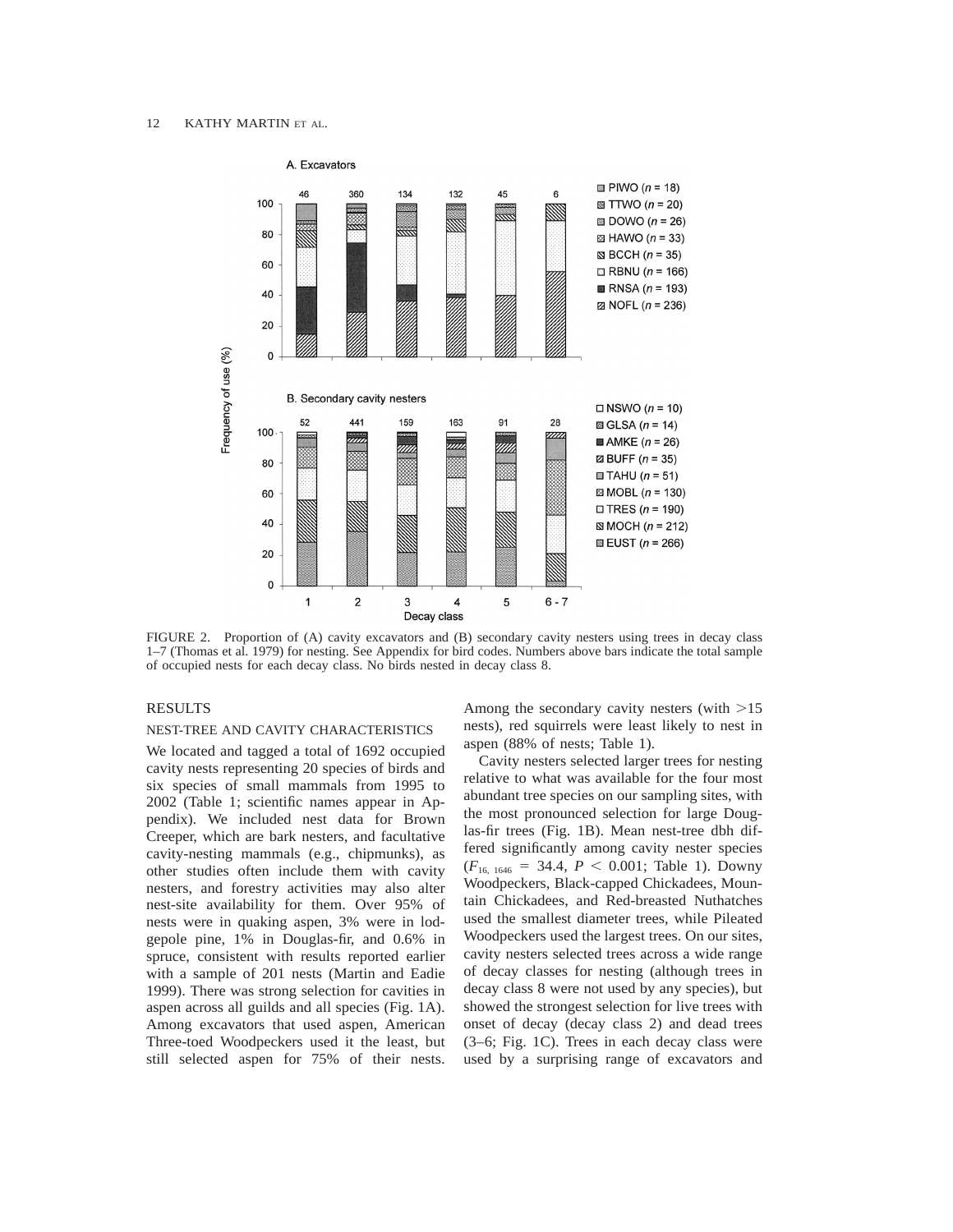

FIGURE 3. Dendrogram showing results of a cluster analysis used to group cavity-nesting species on the basis of similarities for nest-tree size (dbh) and cavity characteristics (cavity height above ground, hole entrance area, vertical depth, and internal diameter). The least similar clusters have the greatest distance between separating branches. Analysis included all species with  $\geq$ 10 nests, for a total of 1676 nests; data are in Tables 1 and 2.

secondary cavity nesters, with the greatest diversity of species using decay classes 2 to 4 (15– 16 species for each class; Fig. 2). As expected, a greater range of excavator species used trees in the lower decay classes. Flickers, nuthatches, and Black-capped Chickadees used the full range of decay classes for nesting; the latter two species often excavated in dead branches of live trees (Fig. 2A). Pileated Woodpeckers, Hairy Woodpeckers, and Red-naped Sapsuckers primarily used live trees, while Downy Woodpeckers selected trees with advanced decay. As predicted, secondary cavity nesters showed considerable overlap in nest-tree decay classes (Fig. 2B). Interestingly, all five species with  $\geq 50$ nests used the full range of tree decay classes. However, European Starlings, the most aggressive secondary cavity nester species, occupied generally more robust trees (i.e., lower decay classes). About 64% of starling nests were in decay class 1 and 2 trees, while the other species ranged from 47–53%.

As expected, cavity height above ground, vertical depth, internal diameter, and entrance area varied significantly across species (Table 2; cavity height: Kruskal-Wallis  $\chi^2_{15} = 271.0$ ,  $P < 0.001$ ; vertical depth:  $F_{15, 795} = 39.7$ ,  $P <$ 0.001; internal diameter:  $\chi^2_{15}$  = 390.4, *P* < 0.001; entrance area:  $\chi^2_{15} = 501.2, P < 0.001$ ). Downy Woodpeckers, Black-capped and Mountain Chickadees, and Red-breasted Nuthatches used the smallest cavities (as calculated using internal cavity diameter in Table 2), while Buffleheads, flickers, and American Kestrels used the largest holes. Bluebird nests were lowest (mean  $\leq$ 3 m above ground), while Pileated Woodpecker cavities were highest, averaging nearly 10 m above ground.

Cluster analysis of cavity height above ground, vertical depth, internal diameter, entrance area, and dbh produced five species groupings (Fig. 3). The first branch of the dendrogram contained just one species, Pileated Woodpecker, which had the greatest separation from and least similarity to the other species. The second group included four secondary cavity-nesting birds (Tree Swallow, Mountain Bluebird, European Starling, Northern Saw-whet Owl), and one small mammal (northern flying squirrel). The third group included one excavator (Northern Flicker) and two secondary cavity nesters (American Kestrel and Bufflehead). The fourth group consisted of the four smallest species, and included all three weak excavators (Downy Woodpecker, Black-capped Chickadee, and Red-breasted Nuthatch), as well as Mountain Chickadee. The final group included three medium-sized woodpeckers (Red-naped Sapsucker, Hairy Woodpecker, and American Three-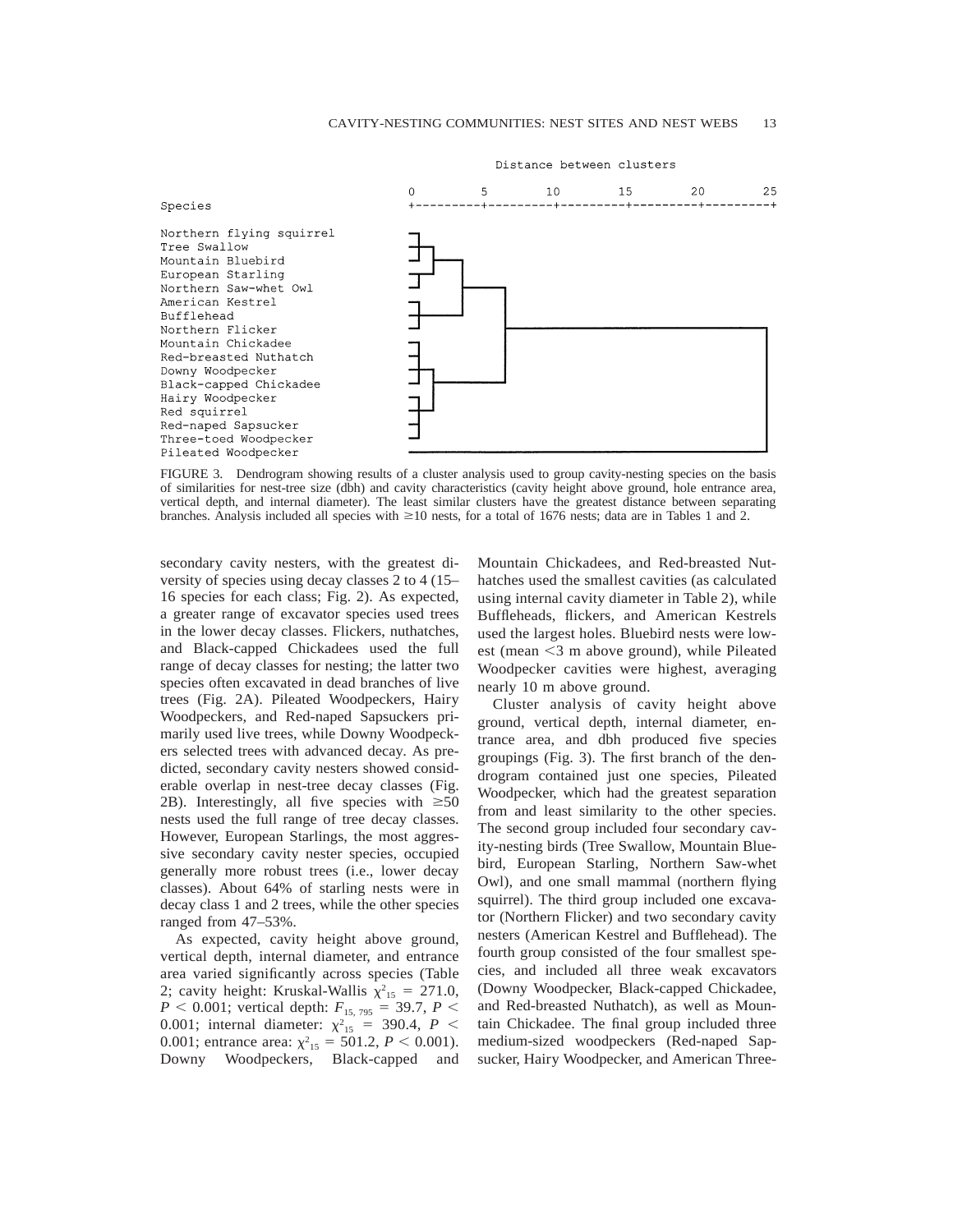

FIGURE 4. Preliminary examination of cavity size– body size relationships for cavity-nesting birds and mammals, showing significant positive relationships between mean body mass (g) and (A) mean nest cavity volume  $(cm<sup>3</sup>)$  and  $(B)$  mean cavity entrance area  $(cm<sup>2</sup>)$ . See Appendix for four-letter species codes.

toed Woodpecker), and red squirrel, the most abundant cavity-nesting small mammal.

Body size of cavity nesters is a major component determining the degree of resource overlap in cavity nests. As a preliminary examination of body size–cavity size relationships, we regressed two aspects of cavity size against mean body mass of cavity-nesters (a surrogate for body size). We found overall strong positive relationships with body mass (g) and cavity volume (cm<sup>3</sup>;  $r^2 = 0.82$ ,  $F_{1,15} = 69.2$ ,  $P < 0.001$ ), as well as with hole entrance area (cm<sup>2</sup>;  $r^2$  = 0.53,  $F_{1,15} = 17.1, P < 0.001$ ; Fig. 4). Mountain Bluebirds and Tree Swallows occupied cavities with volumes expected for their body size, but the hole entrance area was considerably larger relative to other species weighing less than 50 g.

Integrating tree and cavity characteristics across the community, we summarized nest-site use through the cavity-nesting vertebrate community in interior British Columbia. We found that community nest use was organized in discrete levels and was strongly structured through cavities excavated by Northern Flickers and in aspen trees (Fig. 5). Some secondary cavity nesters such as American Kestrel and European Starling used flicker-excavated cavities almost exclusively, while other species such as Tree Swallow and red squirrel used cavities from five or more excavator species. Nest-use relationships for species with fewer than 15 nests must be interpreted cautiously (i.e., for one excavator and six secondary cavity nesters in our study; Fig. 5). However, our suggested nest-use relationship for Barrow's Goldeneye was supported by a concurrent study that included our study area: most of the 39 natural cavities occupied by goldeneyes were created by Pileated Woodpeckers (Evans et al. 2002). Finally, we note that although Red-naped Sapsuckers were almost as abundant as flickers on our sites, they appeared relatively unimportant in the nest web with no secondary cavity nester specializing on using their cavities.

## **DISCUSSION**

Elucidating the critical processes that determine community structure and function for complex communities in variable environments can be extremely challenging. Confirming the role of a keystone species is most easily achieved by removal experiments (Krebs 1994), but such experiments are often not practical or desirable until the basic patterns of resource use in relation to resource availability have been determined across a range of habitat conditions. In this paper, we described patterns of nest-site use and hierarchical organization for a cavity-nesting vertebrate community. We found strong support for a bottom-up model of community organization for cavity nesters, where nesting resources flowed up through aspen and Northern Flickers to a diverse community of secondary cavitynesting birds and mammals. In fact, there are over 32 secondary cavity-nesting species resident in this community (Martin and Eadie 1999), but we were unable to obtain sufficient data to measure nesting resource use by bats and several raptor and waterfowl species.

## NEST-TREE CHARACTERISTICS AND RESOURCE OVERLAP

In Interior Douglas-fir forests, we found cavitynesters used the dominant deciduous tree, quaking aspen, almost exclusively. Thus, in this large community, there was little evidence of nest resource partitioning by tree species. Aspen may be the preferred tree for excavators because it is susceptible to heartwood rot, which provides a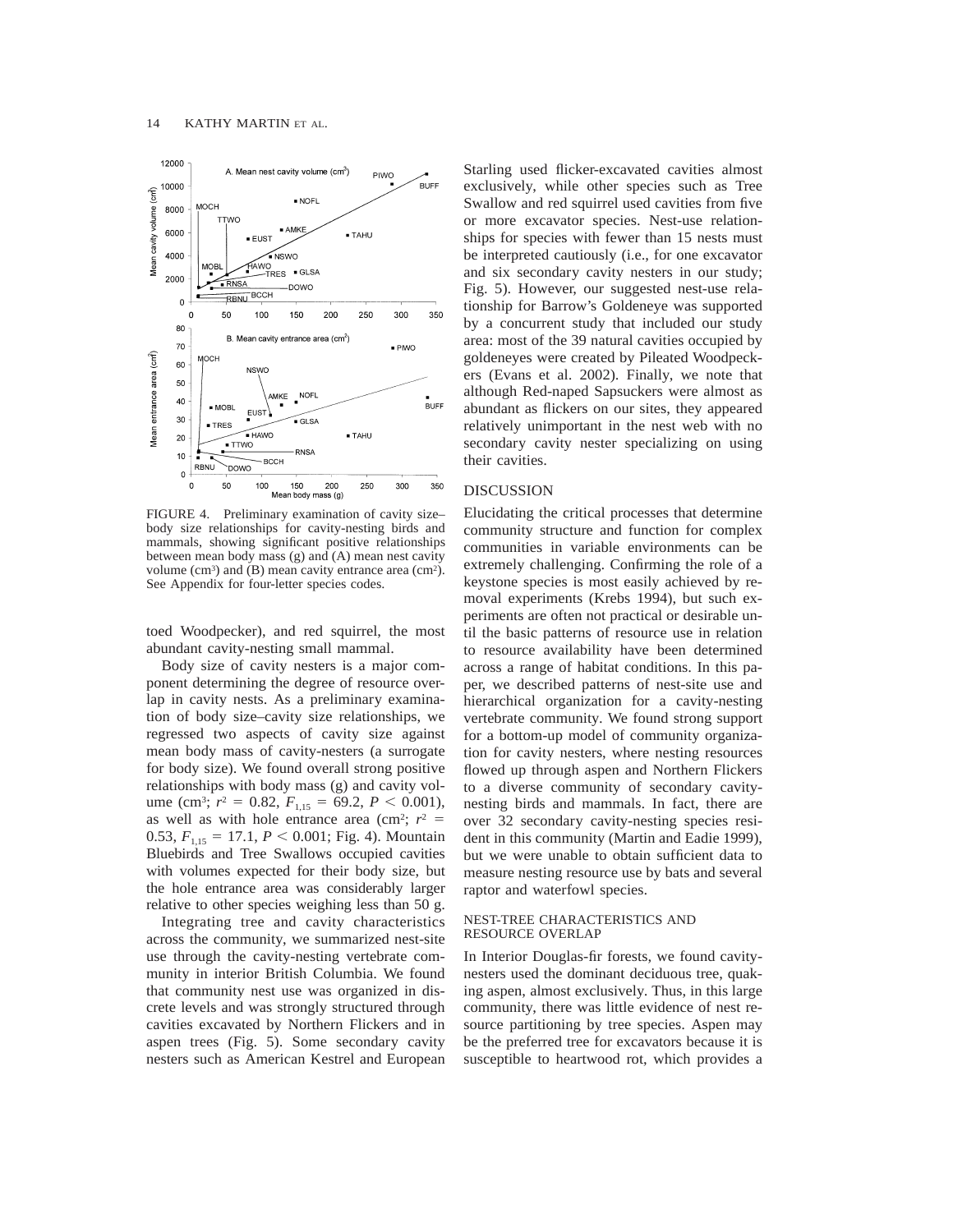

## **Secondary Cavity Nesters**

FIGURE 5. A nest web diagramming resource flow (cavity or tree) through the cavity-nesting vertebrate community in interior British Columbia. Resource use in the nest web shows links between species using nests (secondary cavity nesters and excavators) and the excavator or tree species that provided the resource. For example, Bufflehead ( $n = 22$  nests) primarily used flicker cavities, but regularly (10–49% of cases) occupied cavities excavated by Pileated Woodpecker, and occasionally  $\left($  <10%) used naturally occurring cavities. Numbers under each species indicate the number of occupied nests for which there was information on the excavator or tree species used. Links for species with fewer than 15 occupied nests are considered preliminary findings.

soft substrate for excavation while retaining a firm sapwood shell that gives stability for the cavity (Conner et al. 1976, Harestad and Keisker 1989). Aspen bark retains integrity even when trees are in advanced stages of decay, thus allowing weak excavators to create cavities. Because aspen are shorter-lived than conifers, but have sufficient structural integrity to remain standing when dead, mature forests comprise a considerable proportion of dead or decaying trees. On our sites, 45% of standing aspen were dying or dead compared to 10–15% for the three conifer species (Martin et al., unpubl. data). Thus the demography, health, and integrity of sapwood and bark make aspen the tree of choice for all excavator species on our study area.

Desired resources may be restricted even when they appear abundant. Aspen, the species in highest demand for nest trees, represented only 15% of trees on our sites. When one considers that only 45% of aspen were in the most preferred decay classes, then less than 7% of trees on our sites represented high-quality nesting trees. Trees in advanced stages of decay may be less stable and more prone to blow down than less decayed trees. Furthermore, the spatial context of nest trees such as their distance to forest edge is important in determining use of cavities, with many species showing a strong preference for nest trees close to edges (Gutzwiller and Anderson 1986, 1987, Dobkin et al. 1995, Aitken et al. 2002).

Excavators can achieve resource partitioning by selecting suitable nest trees in relation to a variety of habitat contexts, such as distance to edge or type of edge. In our study, this may have occurred between the two groups of primary excavators with overlapping tree characteristics; Red-naped Sapsuckers nested  $\leq$ 30 m from forest edge perhaps due to foraging preferences in open habitats, whereas Hairy Woodpeckers nest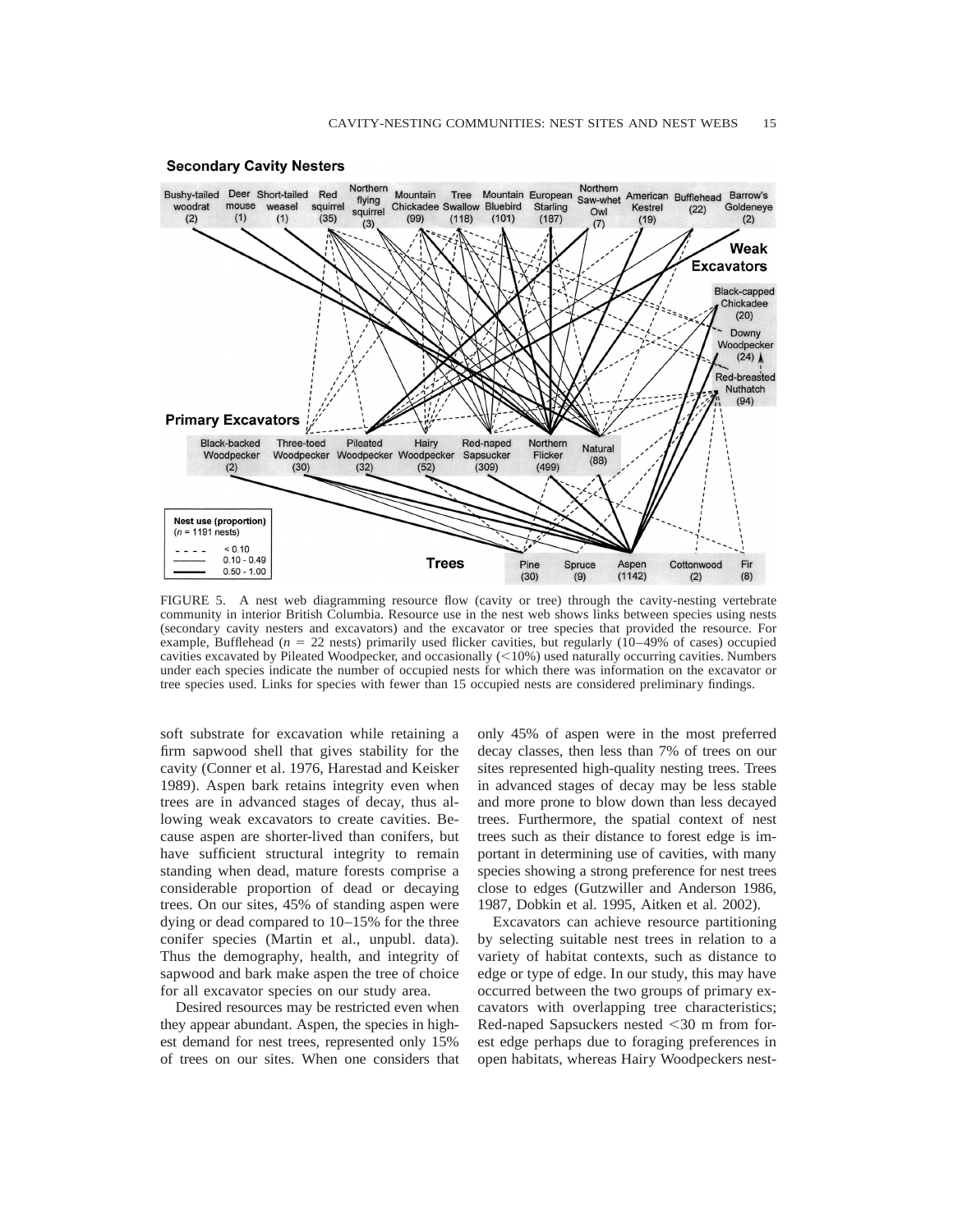ed  $>100$  m from edge (Martin et al., unpubl. data). Spatial context did not allow separation for two weak excavators, Downy Woodpeckers and Red-breasted Nuthatches, which showed strong niche overlap with respect to nest-tree and cavity characteristics. Red-breasted Nuthatches occupied a broader niche than Downy Woodpeckers in terms of cavity acquisition, excavating in all five trees species in our study areas, as well as using cavities excavated by three species of woodpeckers and natural holes (Fig. 5). Possibly, nuthatches have responded to nest-site competition with Downy Woodpeckers by adopting a mixed excavator–secondary cavity nester strategy and having the widest niche breadth of any excavator.

## NEST-SITE CHARACTERISTICS

We presented two types of cavity measurements, height above ground and cavity size, that relate to aspects of cavity-nester life history. Cavity height and hole entrance area can influence predation risk (Nilsson 1984), while internal cavity size may relate to fecundity and fledging success. Li and Martin (1991) found that secondary cavity nesters use cavities that are lower and more concealed than excavators. In other studies, Tree Swallows, Red-naped Sapsuckers, and Mountain Chickadees preferred higher nests, while Northern Flickers preferred lower nests (Hill and Lein 1988, Dobkin et al. 1995), and Mountain Bluebirds displayed no preference for height of nest boxes (Holt and Martin 1997).

Cavity size is an important factor in determining cavity use because it influences the array of species able to use the cavity, and because it can affect reproductive success, competition, and predation. Entrance size limits the range of species that can use a cavity (Peterson and Gauthier 1985). Smaller entrance holes are advantageous in deterring predators and in reducing the chance of eviction from the cavity by a larger competitor (Zeleny 1978, Moeed and Dawson 1979, Robertson and Rendell 1990). Peterson and Gauthier (1985) found that cavity volume and entrance size were the most important variables in determining cavity occupancy by flickers and several secondary cavity nesters. Large cavities may allow for better thermoregulation by chicks on hot days (van Balen 1984) and reduce competition for space and feeding positions among siblings (Slagsvold 1989). On our study area, mortality of flicker nestlings was lower in spacious cavities (Wiebe and Swift 2001). Cavity depth may influence predation risk, as deeper cavities can prevent mammalian predators from reaching in to remove young. Some studies have found higher rates of predation associated with larger nest boxes (Zeleny 1978), but there was no relationship between natural cavity size and predation rate for flickers in our area (Wiebe and Swift 2001). Generally, the ideal cavity to maximize fecundity and minimize depredation is a large-volume cavity with a small entrance. The optimal cavity size and volume should scale to the body size of each species, thus allowing considerable scope for niche partitioning in a diverse community of cavity nesters.

Nest excavation is assumed to be energetically costly, and there are likely both costs and benefits to excavating in decayed trees. Soft wood may allow larger cavities for a given energy expenditure but cavity soundness may alter cavity microclimate or the ability of predators to access nests. Cavities in softer decayed trees reached higher maximum temperatures and had greater daily fluctuations than those in harder wood (Wiebe 2001). Temperature fluctuations may affect egg viability, and the ability of nestlings and incubating adults to thermoregulate (White and Kinney 1974, Webb 1987), although this was not the case for flickers on our study area (Wiebe 2001). Both Black-capped and Carolina Chickadees (*Poecile carolinensis*) had higher nest success in trees with harder wood and thicker walls, which may have prevented access by predators (Albano 1992, Christman and Dhondt 1997).

#### INTER- AND INTRAGUILD COMPETITION AND NICHE PARTITIONING

In an earlier paper, we found strong positive relationships between detections of excavators and secondary cavity nesters across a range of stand types, with some stands being rich in both guilds, and other stands quite impoverished in both (Martin and Eadie 1999). Despite a community of nine excavator species, most secondary cavity nesters, with the exception of goldeneyes, used cavities excavated by flickers. Similar preferences for aspen and flicker-excavated holes were found for reused cavities (Aitken et al. 2002).

Our cluster analysis showed potential for niche partitioning at the community level with five separate species groupings. Pileated Woodpeckers and the large cavity-nesting ducks and raptors, the least well-represented species in our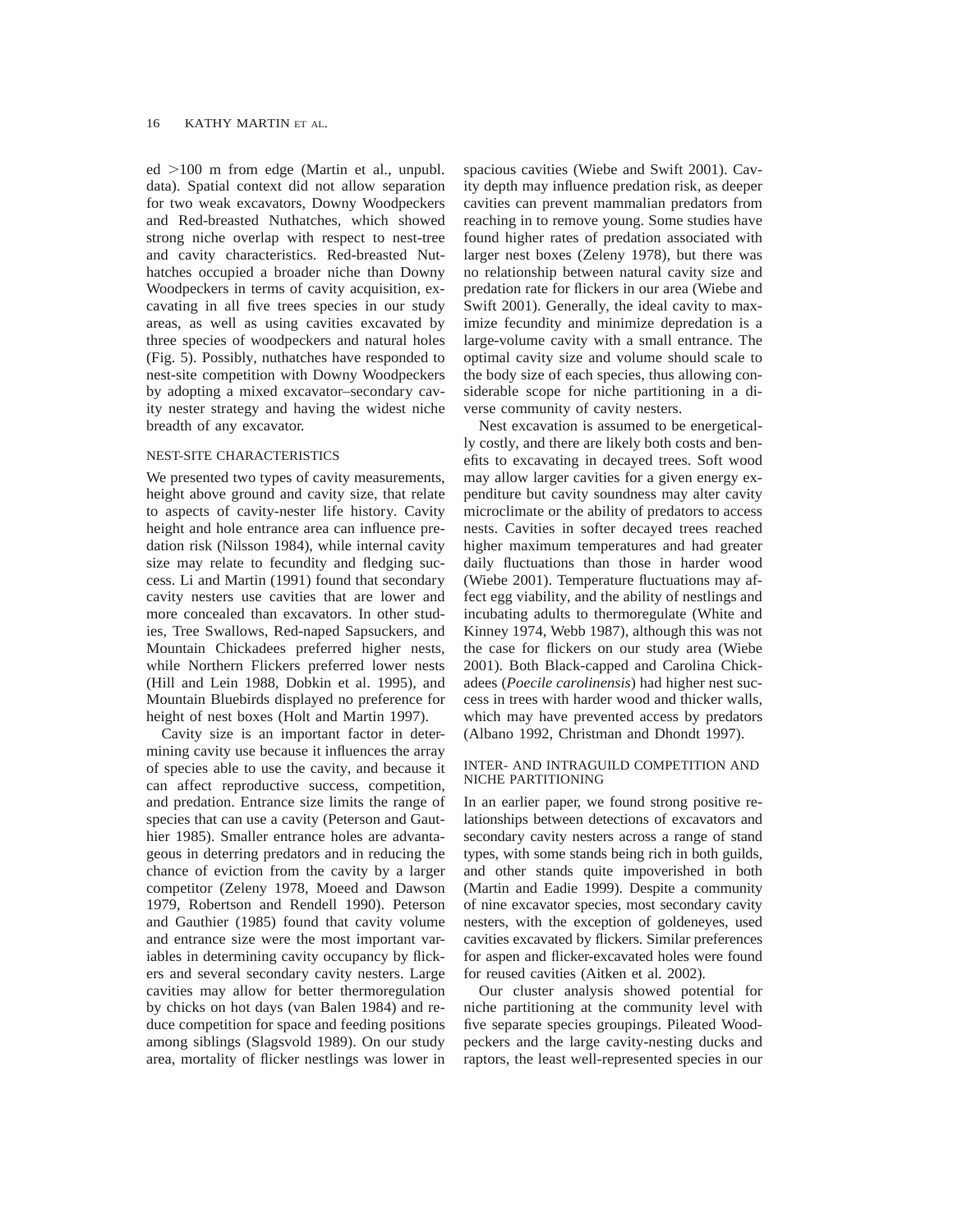study, comprised the most discrete group. A study of ducks nesting in natural cavities that included our sampling sites found goldeneyes only used Pileated Woodpecker holes or natural holes, while Buffleheads used Pileated Woodpecker and flicker cavities about equally (M. Evans, pers. comm.). Hence, in our area, Pileated Woodpeckers were keystone excavators allowing for a reasonably diverse group of largebodied cavity nesters.

Chickadees and nuthatches, which were grouped together in our cluster analysis, have considerable resource overlap and thus strong potential for competition. Hill and Lein (1988) suggested that sympatric Mountain and Blackcapped Chickadees avoid competition by ecological segregation of nesting and foraging sites. On our study sites, the two species occupied different nesting guilds, as Black-capped Chickadees excavated and Mountain Chickadees did not. Although they have similar body mass, Mountain Chickadees (mean mass =  $11.1 \pm 0.8$ g [SD],  $n = 63$  birds) used significantly larger cavities than Black-capped Chickadees (11.0  $\pm$ 1.2 g,  $n = 10$  birds, Martin et al., unpubl. data). About one-third of Mountain Chickadee nests were in holes excavated by Red-naped Sapsuckers (Aitken et al. 2002, this study). Black-capped Chickadees showed considerable variability in nest-site substrates as they excavated holes in the tops of small stumps  $(\leq 1$  m high) and in small crevices in the forked trunks of healthy trees. Mountain Chickadees suffered higher nest predation than Black-capped Chickadees, perhaps because they used nest sites excavated by a medium-sized woodpecker in a size grouping that also included red squirrels, a generalist predator. By nesting in larger cavities relative to their body size, Mountain Chickadees may be more vulnerable to nest predation by small mammals than Black-capped Chickadees.

The second and third groups in the cluster analysis separated according to body size, with the cluster of flicker, kestrel, and Bufflehead generally of larger body size than the starling, saw-whet owl, and flying squirrel cluster. Despite body size differences, we observed interand intraguild competition among these groups, which cross trophic levels as well as nest-use levels. Northern Flickers excavated cavities, but they also reused nest sites and, as secondary cavity nesters, they must compete for nests with starlings and kestrels (Ingold 1994, Sedgwick

1997, Aitken et al. 2002). Starlings are highly successful competitors and often usurp cavities from excavators, particularly flickers, and from other secondary cavity nesters, including kestrels and cavity-nesting ducks. On our study area, starlings usurped about 7% of flicker nests annually and destroyed eggs in natural cavity nests and nest boxes of Bufflehead and Barrow's Goldeneye (Evans et al. 2002, Wiebe 2003). Cavity-nesting mammals are cryptic cavity users and most studies that do not check cavities visually underestimate their importance as nestsite competitors. In interior British Columbia, red squirrels and flying squirrels regularly rear broods in cavities and fill cavities with nesting material and cones. Both squirrels prey on eggs and adult birds. Thus, even if squirrels do not occupy or fill a nest, prospecting trips into cavities in spring may deter avian secondary cavity nesters from occupying those cavities (Aitken et al. 2002, Lawler and Edwards 2002).

Much of our understanding of cavity-nester population dynamics comes from studies of one or a few species in heavily managed landscapes (Newton 1994). Community-wide studies in natural forest conditions are needed to investigate the ecological relationships and population dynamics among the members of diverse cavitynesting communities (Martin and Eadie 1999). In our community, we have one or possibly two keystone excavators. Northern Flickers are abundant woodpeckers that create large holes, and thus are likely responsible for the diverse and abundant array of secondary cavity-nesting vertebrates. Pileated Woodpeckers are less abundant, but add important complexity to the cavitynesting community by creating large durable cavities that provide breeding sites for largebodied cavity-nesting ducks and raptors.

#### ACKNOWLEDGMENTS

We acknowledge the able field assistance of M. D. Mossop, M. Lankau, D. Bradley, A. R. Norris, A. Newbury, S. Taylor, S. Stotyn, A. Losito, L. Elliott, P. Collins, R. Wilds, D. Gunawardana, E. Voller, K. Bachmann, and H. Middleton. This project was supported by Natural Sciences and Engineering Research Council of Canada (NSERC) research grants to KM (University of British Columbia) and KLW (University of Saskatchewan), a Forest Renewal British Columbia research grant to F. Cooke and KM, and research grants to KM from the Canadian Wildlife Service, Sustainable Forest Management Network (NCE), and Lignum Limited. KEHA received funding from NSERC,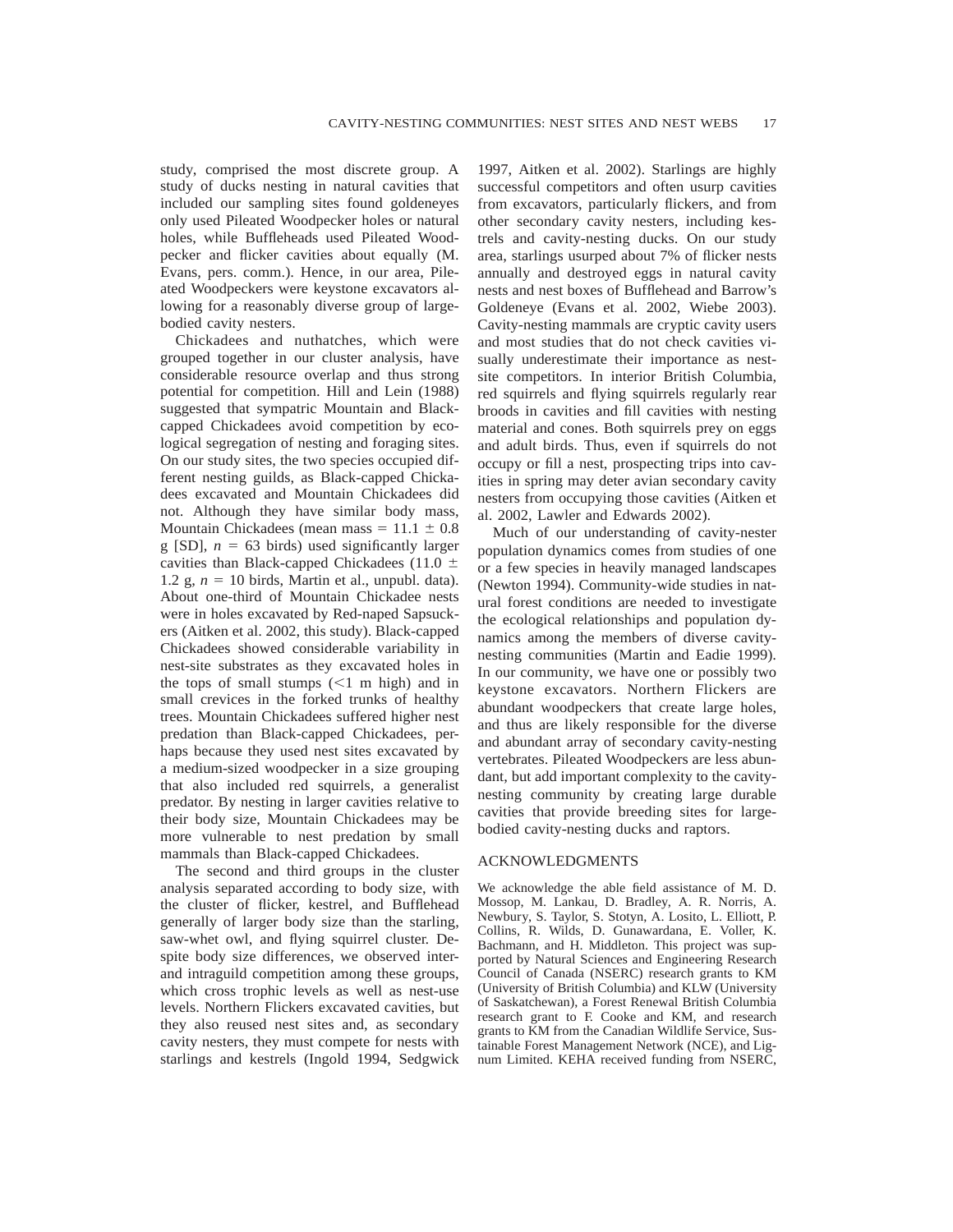the Science Council of British Columbia, Lignum Limited, the North American Bluebird Society, and a VanDusen Fellowship in Forestry. M. D. Mossop contributed valuable technical and data management support. Logistics and site information were provided by B. Bourgeois, D. Conly and S. Meisner, Lignum Limited (Williams Lake, British Columbia). Helpful reviews of this manuscript were provided by Jeff Walters, C. L. Mahon, and one anonymous reviewer.

#### LITERATURE CITED

- AITKEN, K. E. H., K. L. WIEBE, AND K. MARTIN. 2002. Nest site reuse patterns for a cavity-nesting bird community in interior British Columbia. Auk 119: 391–402.
- ALBANO, D. J. 1992. Nesting mortality of Carolina Chickadees breeding in natural cavities. Condor 94:371–382.
- BUNNELL, F. L., L. L. KREMSATER, AND E. WIND. 1999. Managing to sustain vertebrate richness in forests of the Pacific Northwest: relationships within stands. Environmental Review 7:97–146.
- CHRISTMAN, B. J., AND A. A. DHONDT. 1997. Nest predation in Black-capped Chickadees: how safe are cavity nests? Auk 114:769–773.
- COLWELL, R. K., AND E. R. FUENTES. 1975. Experimental studies of the niche. Annual Review of Ecology and Systematics 6:281–310.
- CONNER, R. N., O. K. MILLER, AND C. S. ADKISSON. 1976. Woodpecker dependence on trees infected by fungal heart rot. Wilson Bulletin 88:575–581.
- DOBKIN, D. S., A. C. RICH, J. A. PRETARE, AND W. H. PYLE. 1995. Nest-site relationships among cavitynesting birds of riparian and snowpocket aspen woodlands in the northwestern Great Basin. Condor 97:694–707.
- EVANS, M. R., D. LANK, W. S. BOYD, AND F. COOKE. 2002. A comparison of the characteristics and fate of Barrow's Goldeneye and Bufflehead nests in nest boxes and natural cavities. Condor 104:610–619.
- FINCK, D. M., P. HUMPHREYS, AND G. V. HAWKINS. 1989. Field guide to pests of managed forests in British Columbia, Joint Publication No. 16. Canadian Forest Service/British Columbia Ministry of Forests, Victoria, BC, Canada.
- GUTZWILLER, K. J., AND S. H. ANDERSON. 1986. Trees used simultaneously and sequentially by breeding cavity-nesting birds. Great Basin Naturalist 46: 358–360.
- GUTZWILLER, K. J., AND S. H. ANDERSON. 1987. Shortterm dynamics of cavity-nesting bird communities in disjunct floodplain habitats. Condor 89:710–720.
- HARESTAD, A. S., AND D. G. KEISKER. 1989. Nest tree use by primary cavity-nesting birds in south central British Columbia. Canadian Journal of Zoology 67:1067–1073.
- HILL, B. G., AND M. R. LEIN. 1988. Ecological relations of sympatric Black-capped and Mountain Chickadees in southwestern Alberta. Condor 90: 875–884.
- HOLT, R. F., AND K. MARTIN. 1997. Landscape modification and patch selection: the demography of two secondary cavity nesters colonizing clearcuts. Auk 114:443–455.
- INGOLD, D. J. 1994. Influence of nest site competition between European Starlings and woodpeckers. Wilson Bulletin 106:227–241.
- KREBS, C. J. 1994. Ecology: the experimental analysis of distribution and abundance. 4th ed. Harper-Collins, New York.
- LI, P., AND T. E. MARTIN. 1991. Nest-site selection and nesting success of cavity-nesting birds in high elevation forest drainages. Auk 108:405–418.
- LAWLER, J. J., AND T. C. EDWARDS JR. 2002. Composition of cavity-nesting bird communities in montane aspen woodland fragments: the roles of landscape context and forest structure. Condor 104:890–896.
- MARTIN, K., AND J. M. EADIE. 1999. Nest webs: a community-wide approach to the management and conservation of cavity-nesting forest birds. Forest Ecology and Management 115:243–257.
- MEIDINGER, D., AND J. POJAR. 1991. Ecosystems of British Columbia. British Columbia Ministry of Forests Special Report Series 6, Victoria, BC, Canada.
- MOEED, A., AND D. G. DAWSON. 1979. Breeding of starlings *Sturnus vulgaris* in nest boxes of various types. New Zealand Journal of Zoology 6:613– 618.
- NEWTON, I. 1994. The role of nest sites in limiting the numbers of hole-nesting birds: a review. Biological Conservation 70:265–276.
- NILSSON, S. G. 1984. The evolution of nest-site selection among hole-nesting birds: the importance of nest predation and competition. Ornis Scandinavica 15:167–175.
- PAINE, R. T. 1969. A note on trophic complexity and community stability. American Naturalist 103:91– 93.
- PETERSON, B., AND G. GAUTHIER. 1985. Nest site use by cavity-nesting birds of the Cariboo Parkland, British Columbia. Wilson Bulletin 97:319–331.
- PIMM, S. L. 1980. Properties of food webs. Ecology 61:219–225.
- RAPHAEL, M. G., AND M. WHITE. 1984. Use of snags by cavity-nesting birds in the Sierra Nevada (California, USA). Wildlife Monographs 86.
- ROBERTSON, R. J., AND W. B. RENDELL. 1990. A comparison of the breeding ecology of a secondary cavity nesting bird, the Tree Swallow (*Tachycineta bicolor*) in nest boxes and natural cavities. Canadian Journal of Zoology 68:1046–1052.
- SCOTT, V. E. 1979. Bird response to snag removal in ponderosa pine. Journal of Forestry 77:26–28.
- SEDGWICK, J. A. 1997. Sequential cavity use in a cottonwood bottomland. Condor 99:880–887.
- SLAGSVOLD, T. 1989. On the evolution of clutch size and nest size in passerine birds. Oecologia 79: 300–305.
- SPSS INC. 2000. SPSS, version 10.0.7. SPSS Inc., Chicago.
- THOMAS, J. W., R. G. ANDERSON, C. MASER, AND E. L. BULL. 1979. Snags, p. 60–77. *In* J. W. Thomas [ED.], Wildlife habitats in managed forests: the Blue Mountains of Oregon and Washington. USDA Forest Service Agriculture Handbook No. 553, Washington, DC.
- VAN BALEN, J. H. 1984. The relationship between nestbox size, occupation and breeding parameters of